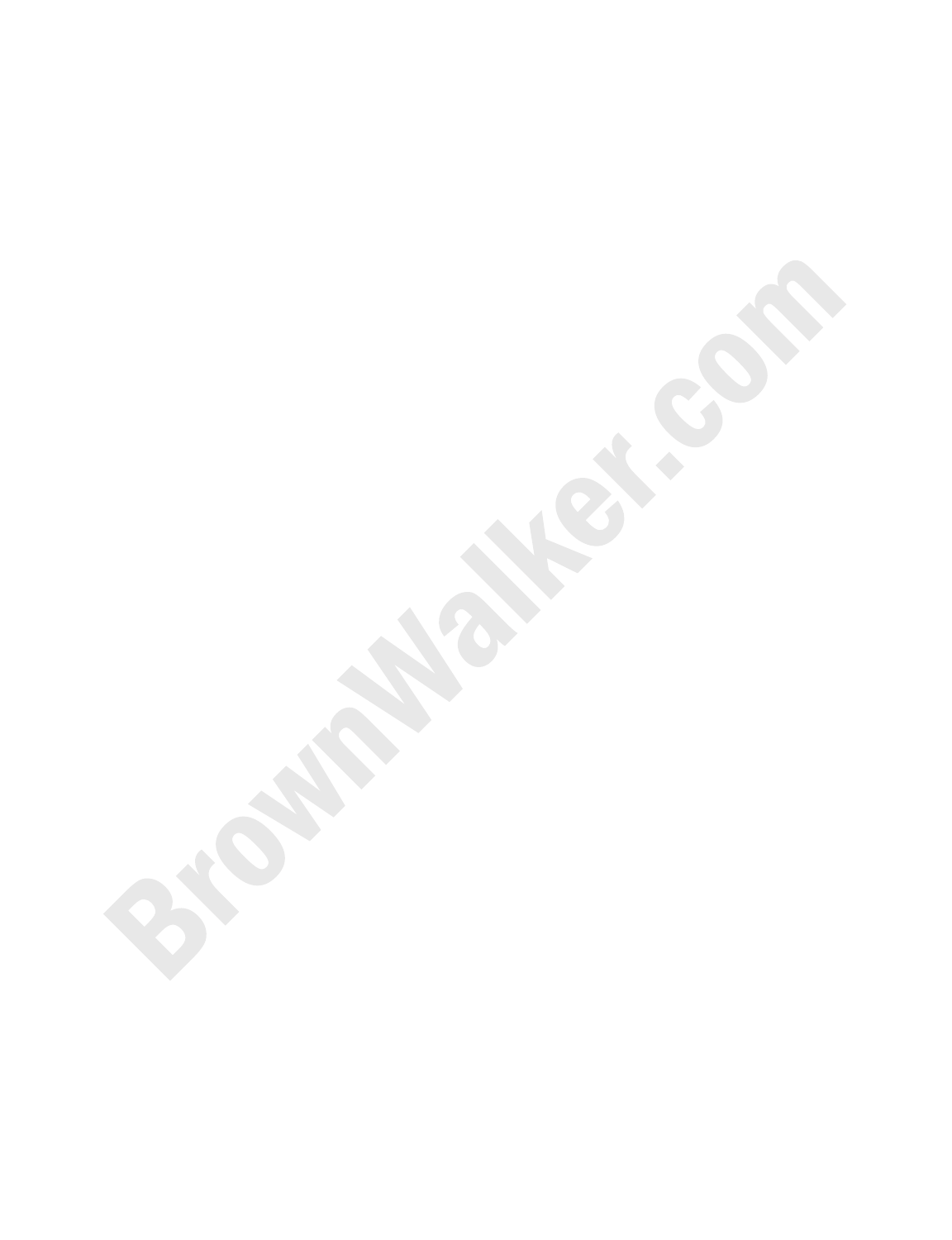# **THE MECHANICAL PENCIL** Concepts in Distance Education

**LUKE STRONGMAN**



BrownWalker Press Boca Raton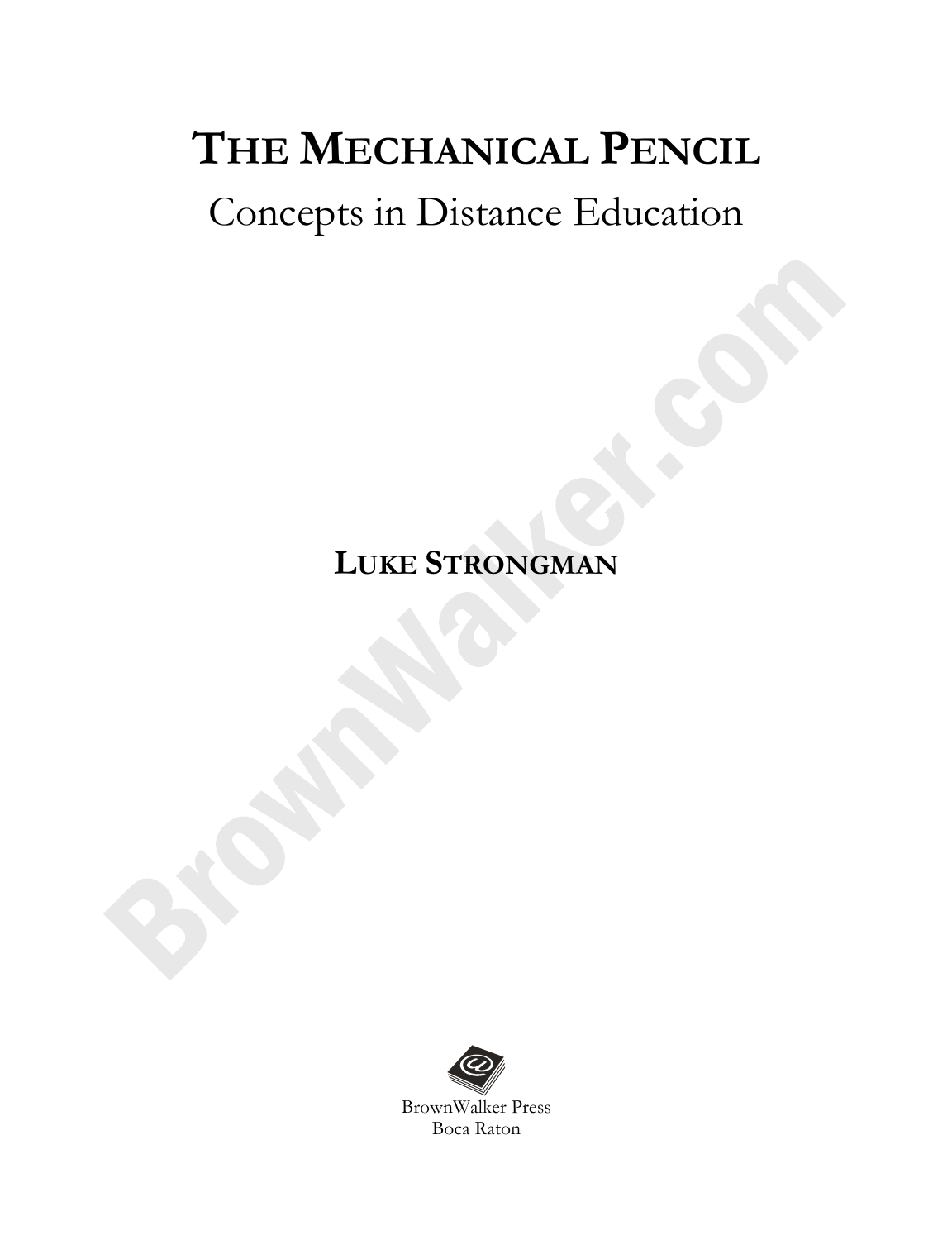# *The Mechanical Pencil: Concepts in Distance Education*

Copyright © 2013 Luke Strongman

All rights reserved. No part of this book may be reproduced or transmitted in any form or by any means, electronic or mechanical, including photocopying, recording, or by any information storage and retrieval system, without written permission from the publisher.

> BrownWalker Press Boca Raton, Florida  $USA \cdot 2013$

ISBN-10: 1-61233-675-2 (paper) ISBN-13: 978-1-61233-675-6 (paper)

www.brownwalker.com

Cover image xpert/Photos.com

Library of Congress Cataloging-in-Publication Data

Strongman, Luke. The mechanical pencil : concepts in distance education / Luke Strongman. pages cm Includes bibliographical references. ISBN  $978-1-61233-675-6$  (pbk.: alk. paper) -- ISBN  $1-61233-675-2$  (pbk.: alk. paper) 1. Distance education--Research. 2. Distance education--Computer-assisted instruction. 3. Telecommunication in education. I. Title.

 $LC$ 5803.R46S762013  $374'.4 - dc23$ 

2013005888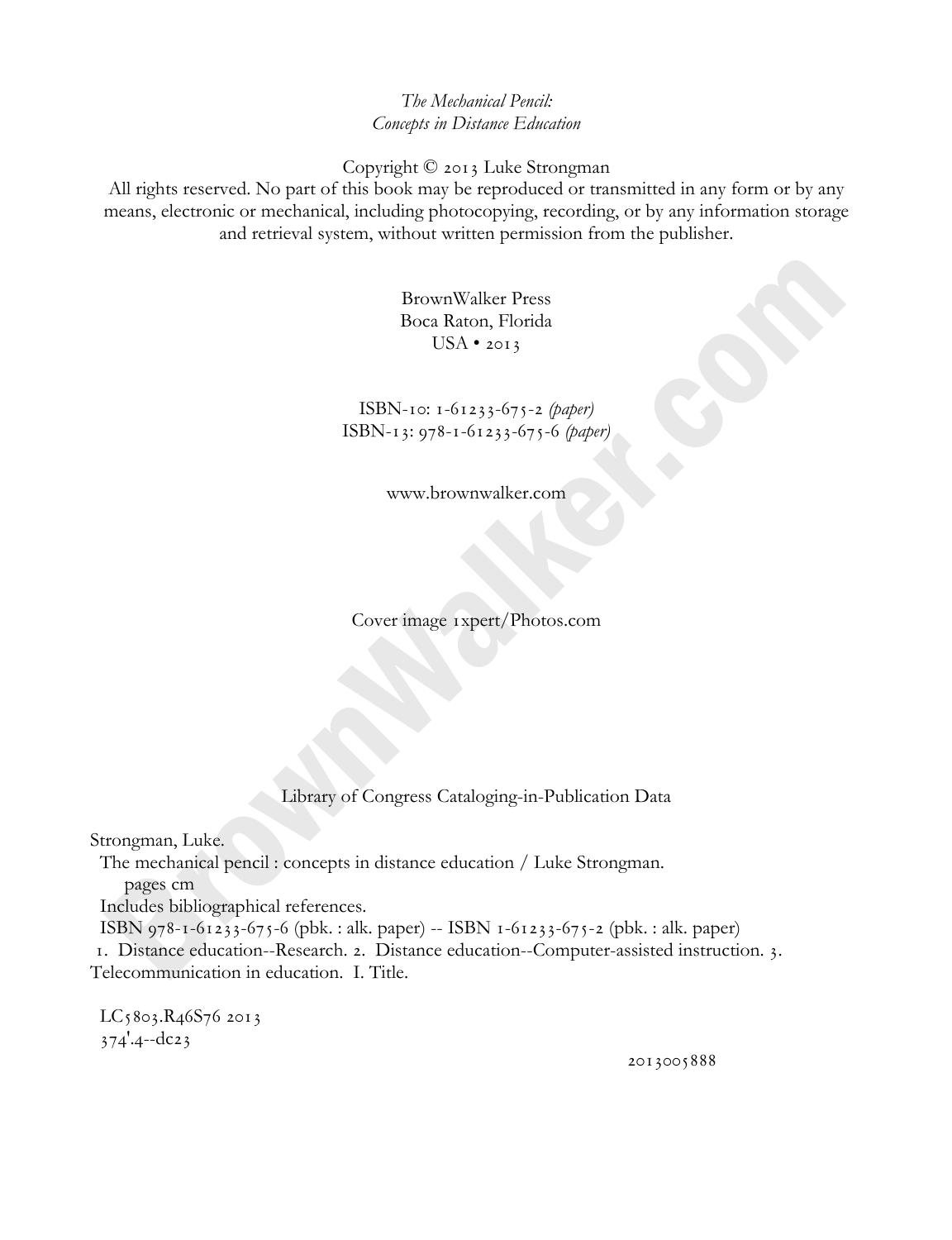# **CONTENTS**

| 1                                                                                                     |
|-------------------------------------------------------------------------------------------------------|
| 2                                                                                                     |
| $\overline{\mathbf{3}}$                                                                               |
| 4<br>Culture, Identity and Equity in the Distance Learning Organisation:                              |
| 5                                                                                                     |
| 6<br>The Force of Good Habits and Educational Success:                                                |
| 7<br>Ethics in Academia:                                                                              |
| 8<br>Open Educational Resources:                                                                      |
| 9<br>Networking Skills for Academia:                                                                  |
| 10                                                                                                    |
| Conclusion<br>Emerging Concepts in Teaching and Learning with Information and Computer Technology 137 |
|                                                                                                       |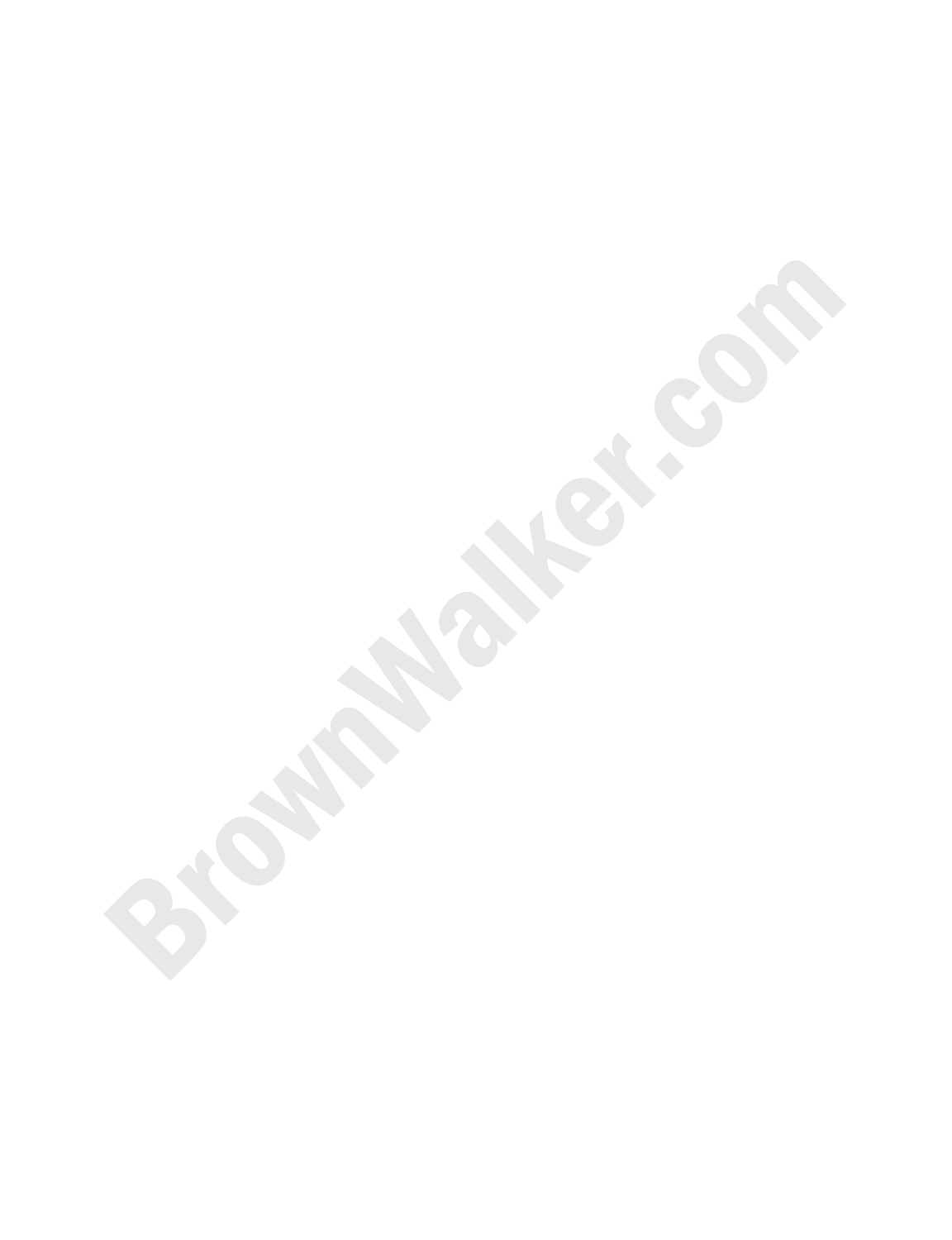# **INTRODUCTION**

The purpose of this book is defining and explaining concepts in distance learning academia. The intended audience are students, faculty staff and managers at tertiary education organisations of distance learning and general audiences of students, educators and teaching professionals. *The Mechanical Pencil*  aims to provide a bridge between the concerns of learners on the one hand and educators on the other so that each-others' perspectives might be shared, informing the environment and culture of the distance education academic context. The ten chapters elucidate factors, concepts and trends which increasingly impact on the academic environment of distance learning. As such this book continues the communication process begun in *Research, Teaching and Learning: Pedagogy and Practice in the Open and Distance Learning Paradigm* (2012). However, rather than a pedagogical focus, this book examines the prevalent concerns of the distance learning academic *environment*. *The Mechanical Pencil* provides a critical commentary on the optimum factors which contribute to a successful learning environment for distance education students, staff and managers from a New Zealand and international perspective.

Chapter one takes a textual and diagrammatic approach to elucidate an outline of the structural components which support virtual teaching and learning in the distance education tertiary organisation. Chapter two focuses on motivation in teaching and learning – theory, concepts and practical learning tips. Chapter three discusses the theory and practice of effective teaching communication practices in distance education. Chapter four discusses concepts of culture, identity and equity in the distance learning tertiary organisation – with New Zealand as its cultural focus. Chapter five discusses the theory and concepts of academic freedom – traditionally a cornerstone of the tertiary education organisational culture. Chapter six describes good habits for teaching in learning – theory, concepts, learning contexts and practical tips. Chapter seven provides a discussion of the ethical culture of the tertiary teaching and learning environment. Chapter eight focuses on the phenomenon of open educational resources and their increasing relevancy in computer mediated learning environments. Chapter nine provides a discussion of networking skills for academia – workplace contexts, virtual networks and basic skill-sets. Chapter ten provides a discussion of the cultivation of a scientific mind-set – arguably an essential acquisition for academics in the tertiary education environment.

The research hypothesis that underscores this book is that the learning process in distance education is influenced by operational and teaching factors which enable the interaction of students and teachers within a paradigm and system of communicative learning transaction but also by secondary 'fields of experience' which are defined as the attitudes, lessons and values that an individual or group bring to bear on a situation, learning environment or problem which are determined by motivation, identity and equity, good learning habits, ethical engagement, networking and the scientific mind-set. While the literature in distance education has been concerned with theoretical definition and practical systemic experience (Laurillard, 2008; Lei, 2010; Murgatroyd and Woudstra, 1989; Poley, 1998; Rutland, 2007), this project is differentiated by its focus on the 'fields of experience' which provide optimum learning dispositions for distance education and that lead to experiences for student success. That academic 'climate' is often more important than structure in determining successful education outcomes is supported by Bruhn (2008) and Markham (2012).

It is timely that a resource on the learning environments which lead to student success is developed to keep pace with new directions in distance learning pedagogy and also to acknowledge the increasing role that distance education, and its myriad of developments, will play in equipping learners with education suitable for employment in the  $21^{st}$  century (Thompson and MacDonald,  $2005$ ). Increasing national and global demand, coupled with the economies of scale that are achievable in distance education for up-skilling a workforce for professional and industry needs, make the develop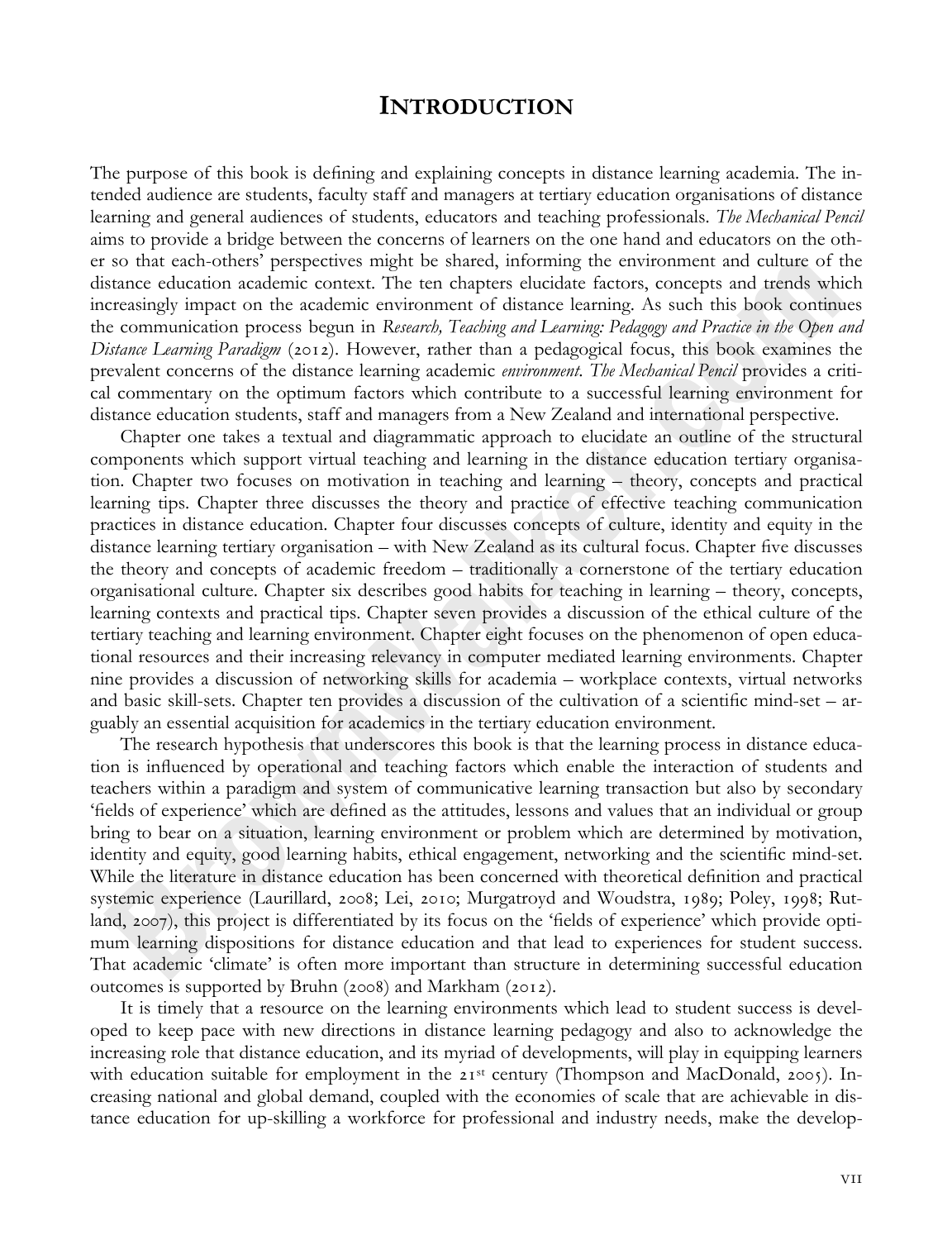ment of resources which examine the pedagogy, practice and the creation of distance education learning environments all the more relevant.

While the conversation about differences between generations of learners and pedagogical learning styles may in some senses be 'overblown', the prevalence and ubiquity of information and computer technologies in the classroom (virtual or lecture-theatre), and the proliferation of web-based as well as traditional printed learning resources, make the transition to technologically enhanced teaching (that is a defining characteristic of distance education) all the more relevant for today's learners and of course for the academics and instructors who teach them. As Tapscott suggests, " [t]he ability to learn new things is more important than ever in a world where you have to process new information at lightning speed. Students need to be able to think creatively, critically, and collaboratively; to master the "basics" and excel in reading, math, science, and information literacy, and respond to opportunities and challenges with speed, agility, and innovation" (2009, p. 127). In one sense the transition for teachers is that between a one-to-many, mass-communication style of traditional education, towards an 'interactive' style of technologically enhanced education and distance learning, in which learners and students participate in an ongoing conversation of learning, interacting in the classroom  $(3D \text{ or } )$ virtual) and also in the wider world of the web and local community and (inter)national culture. The characteristics of this learning transition, not so much generational as inter-generational and systemic are summarised in the following table (After Tapscott, 2009, p.  $133$ ).

| <b>Mass communication learning</b> | <b>Interactive Learning</b>                 |  |
|------------------------------------|---------------------------------------------|--|
| Teacher-centred                    | Learner-centred                             |  |
| One-size-fits-all                  | One-size-fits-one                           |  |
| Instruction: learning about        | Discovery-learning to be                    |  |
| Individualistic learning           | Collaborative learning                      |  |
| Use of one-many technology         | Use of many-one-many technology             |  |
| Centralised learning               | De-centralised learning - mobile technology |  |

Increasingly, knowledge characterised primarily by information is transferable, relatively impermanent and often constantly updated. However, the acquisition of skills to acquire knowledge, to think creatively and critically remain constant. This book is not primarily about what the classrooms of the future will look like or how they will be designed (the pedagogy of this process was described in *Research, Teaching and Learning*), however, the focus of this book is on learners as educators, and aims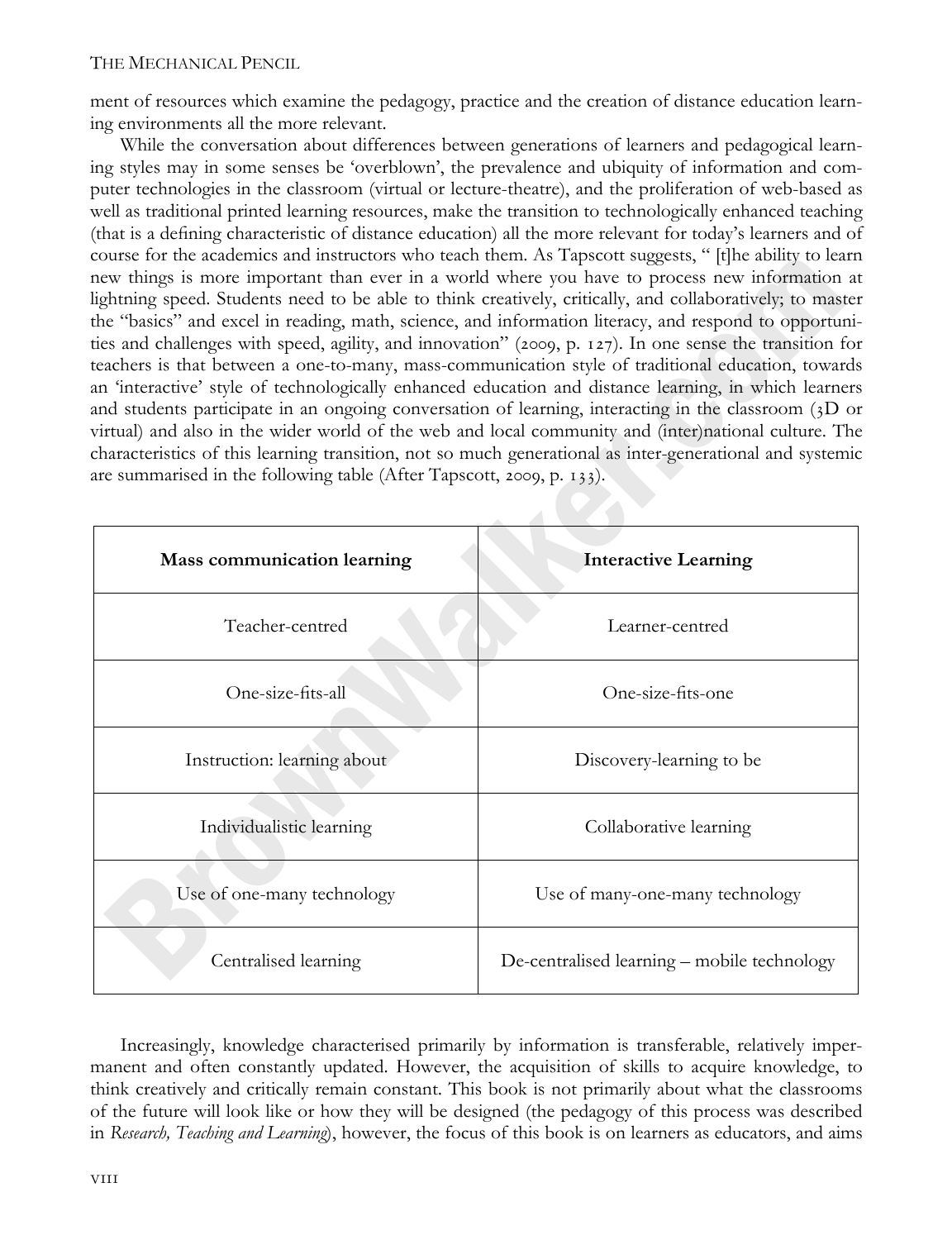to describe and critique fundamental educative concerns of the distance learning environment in the present day.

The main learning goal for any student who studies at a tertiary education organisation is of course a degree. Brown and Duguid describe the utility of a tertiary degree as follows: "The degree provides a public front of respectability. Behind its broad façade, students and faculty undertake many activities that society directly values. The broad façade also includes some activities that may be socially valuable but are not easily valued in the market place" ( $2000$ , p.  $217$ ). These values include the ability to think critically and creatively, to communicate complex information to clients, peers and colleagues, to participate in free-thinking and information-exchange within a democracy, to exercise critical judgment, to use facilities and technology, and to explore and exercise the rights of a citizen.

At the basis of many of the education trends and movements which are described in this book – the conceptual, the material, the systemic, the organisational is the notion of the increasing exercise of individual autonomy that is promoted by the proliferation of web-based information and computer technologies which form the productive electronic life-line of many information-based business contexts, including academia. The notion of individual autonomy forms an underlying concept of "the efficiency and sustainability of non-proprietary production in the networked information economy" as Benkler explains (2006, p.  $356$ ). The social-life of information is a complex topic, however as Benkler suggests, it is clear that whilst internet has in some senses elasticised relationships among neighbours, friends, family, associates, colleagues (sometime over long distances), it has also loosened the hierarchies of these relationships, and brought about "limited-purpose, loose relationships" in virtual communities (2006, p.  $357$ ). Concomitant with this is the intention to inform the quality of both social and intellectual capital in defined public and private education learning contexts and more widely in the public domain.

#### **References**

- Benkler, Y. (2006). The Wealth of Networks. How Social Production Transforms Markets and Freedom. New Haven and London: Yale University Press.
- Brown, J. S., and Duguid, P. (2000). The Social Life of Information. Boston, Massachusetts: Harvard Business School.
- Bruhn, J. G. (2008). Value Dissonance and Ethics Failure in Academia: A Causal Connection? *Journal of Academic Ethics*, 6, 17-32.
- Kobeleva, P. & Strongman, L. (2012). Research, Teaching and Learning: Pedagogy and Practice in the Open and *Distance Learning Paradigm.* Florida, USA: BrownWalker 190.
- Laurillard, D. (2008). *Digital Technologies and their role in achieving our ambitions for education*. London: Institute of Education, University of London.
- Lei, J. (2010). 'Quantity versus quality: A new approach to examine the relationship between technology use and student outcomes'. *British Journal of Educational Technology*. 41 (3), 455-472.
- Markam, A. (2012). *Smart thinking. How to Think Big, Innovate and Outperform Your Rivals.* London: Little Brown Book Group.
- Murgatroyd, S., and Woudstra, A. (1989). 'Issues in the management of distance education'. *American Journal of Distance Education.*  $\mathfrak{z}$  (1), 4-19.
- Poley, J. K. (1998). Distance Education for American Universities and the World. *American Journal of Agricultural Economics*, 80 (5), 973-978.
- Rutland, P. (2007) Opportunities and concerns for new technologies and distance education in, A. Gaskell. and A. Tait. (Eds) (2007) *What do we know about using new technologies for learning and teaching?*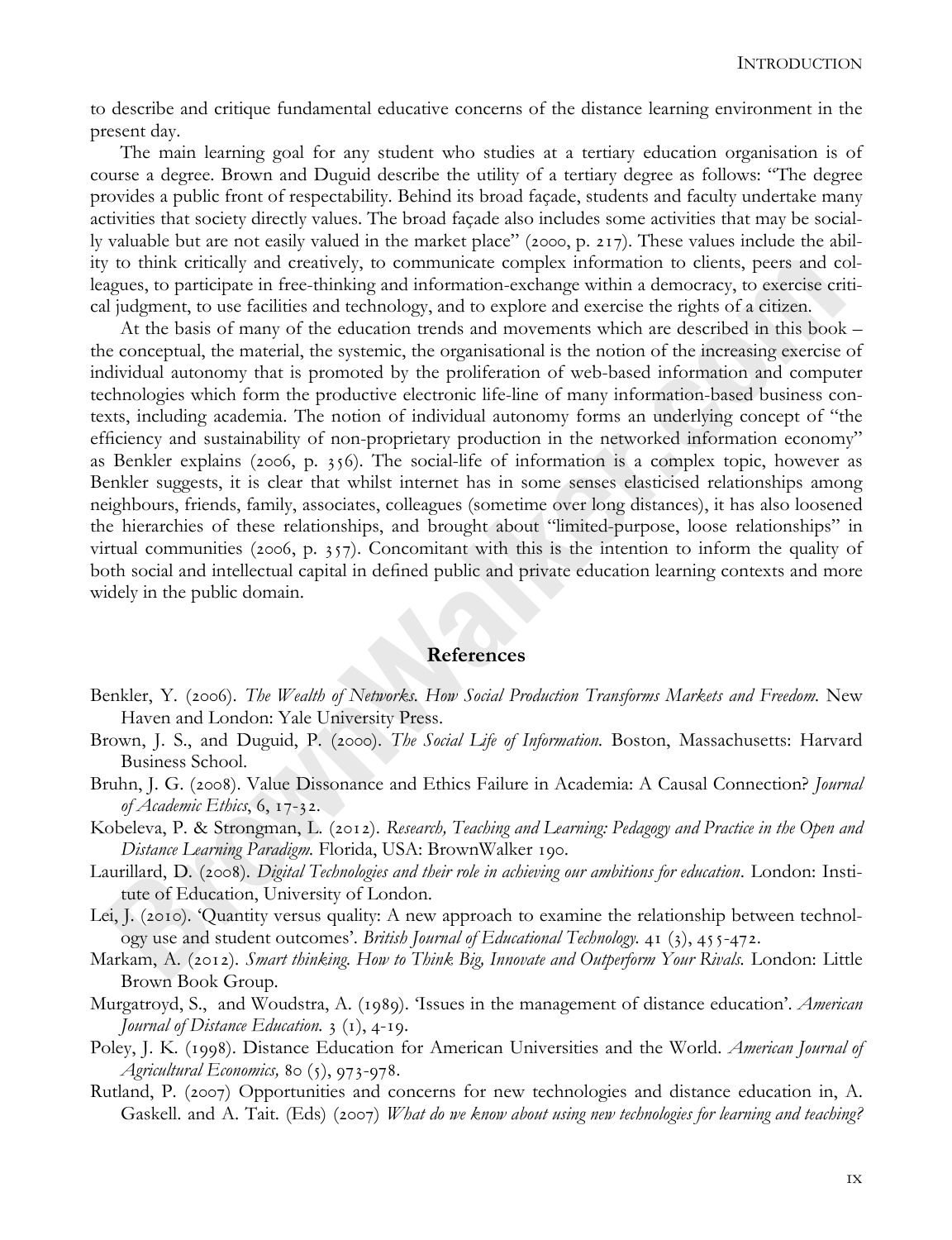*a ten year perspective : collected conference papers and workshops. th Cambridge International Conference on Open and Distance Learning.* Milton Keynes, England: The Open University.

- Tapscott, D. (2009). *Grown Up Digital. How the Net Generation is Changing your World.* New York: McGraw Hill.
- Thompson, T. L., and MacDonald, C. J. (2005). Community building, emergent design and expecting the unexpected: Creating a quality eLearning experience. The Internet and Higher Education, 8, 233-249.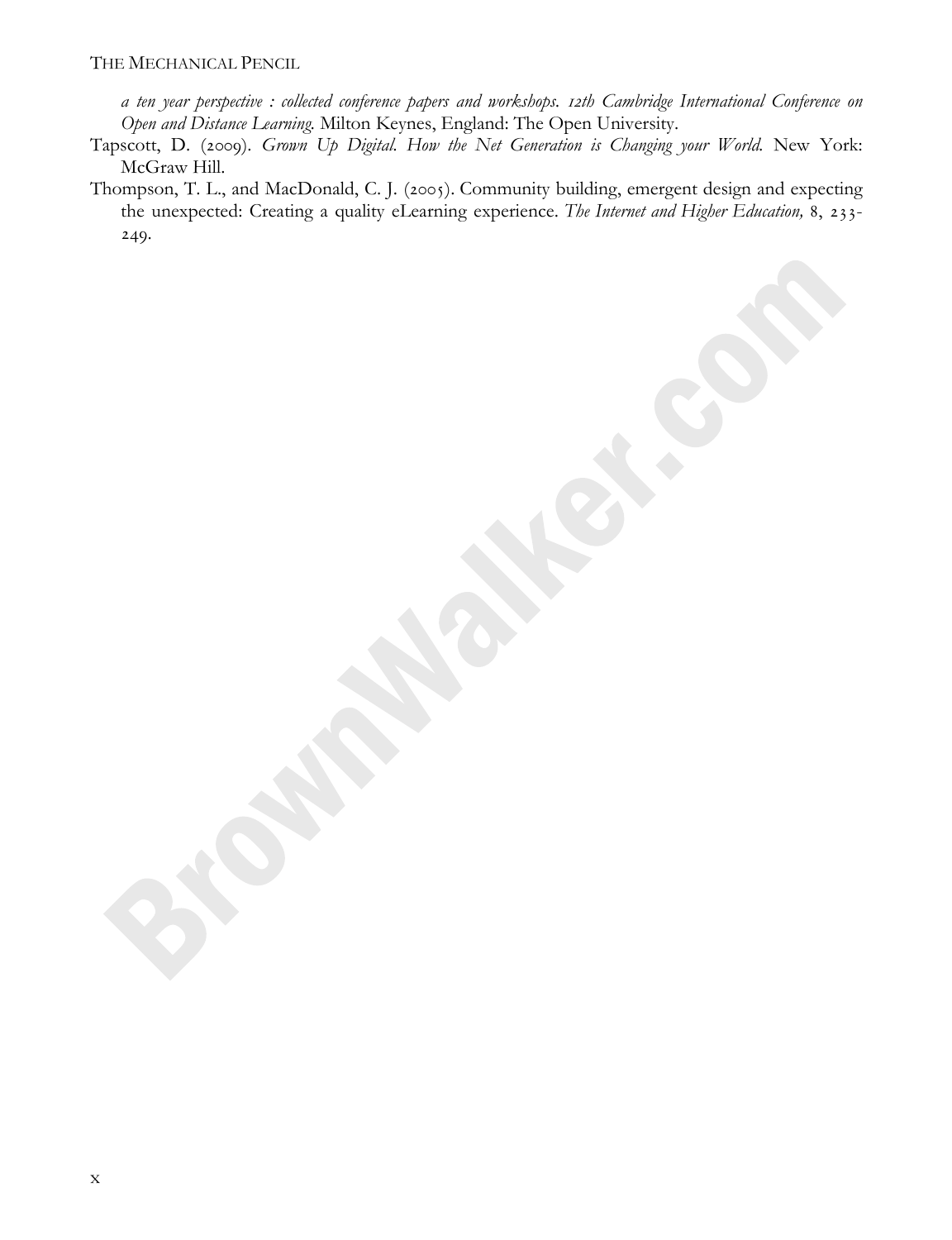# **TOWARDS A UNIFIED CONCEPT OF DISTANCE LEARNING: A Sketch of the Structure of Organisational Research, Teaching and Learning**

This chapter has three objectives: Firstly, to discuss the pedagogical context for the current uses of technologically enhanced distance learning; secondly, to describe the four main dimensions along which distance learning operates; and thirdly, to describe the steps toward a unified concept of distance learning. There have been a number of influential theories which can be applied to the pedagogical dynamics of e-learning and distance education (such as behavioursim, instructivism, cognitivism, connectivism) but none have fully captured the holistic dynamics of learning involved. Furthermore, there have been criticisms made of each, coalescing around the incomplete adherence of the theories to the descriptions of dimensions along which distance learning operates. A unified concept of distance learning would need to encompass both pedgaogical theory and learning dimensions.

## **Introduction**

As Brown and Dugoid state there are five basic structural components of a university – " . . . students, faculty, research, facilities, and an institution able to provide formal, accepted representation of work done" (2000, p. 232). However, as Kang and Gyorke suggest (2008), it is largely after the advent of the popular use of the internet (post 1990) that distance education entered into a 'post-modern development' phase (see Saba, 2007). Certainly with the use of technologically enhanced learning (for example, internet *blog* sites, *wikis*, *Twitter*, *MySpace*, *YouTube*, *social bookmarking*, etc) it is clear that both face-to-face and distance learners have more access (to the potential for use of) learning devices and information exchange and knowledge creation. Indeed the BYOT (bring your own technology) trend in parallel with the growth of virtual distance learning offers in increasingly personalised  $24/7/365$ access to teaching and learning (Lee and Levins,  $2012$ , p. 76). Concomittant with this is the possibility for more control over what to learn, how to learn, when to learn, and how much to learn, and even why learning takes place – which lends itself both to a democratisation of the learning process and also, potentially more individuation of learning styles and control over learning activities (Kang and Gyorke, 2008). The three defining features of the virtual learning orgainsation that make it attractive from an operational viewpoint are that, firstly, physical distance is no-longer an unsurmountable barrier to eductaion (similarly temporal distance may also be extended); secondly, from the organisational viewpoint participants are relatively invisible (with the exception of an online digital profile); thirdly, social and logistical costs are lower (Sproull and Faraj, 1995). The attractions from the leaners perspective are: firstly, the advantages of the latter; secondly, an ability to overcome social inhibition to learning; thirdly, to learn at own pace and at reduced costs while balancing other life commitments, fourthly, easier access to lifelong learning.

The main characteristics of an effective distance education concept involve several aspects of learning dimensions. Firstly, the *course-design dimension* – input from faculty teachers, students and instructional designers, course materials; secondly, the *teacher-learner dimension* – instructional pedagogy, course guidance, class management, organisation of study materials and learning activities; thirdly, a *technological dimension* –, technology use, telepresence, controlled access to electronic and blended-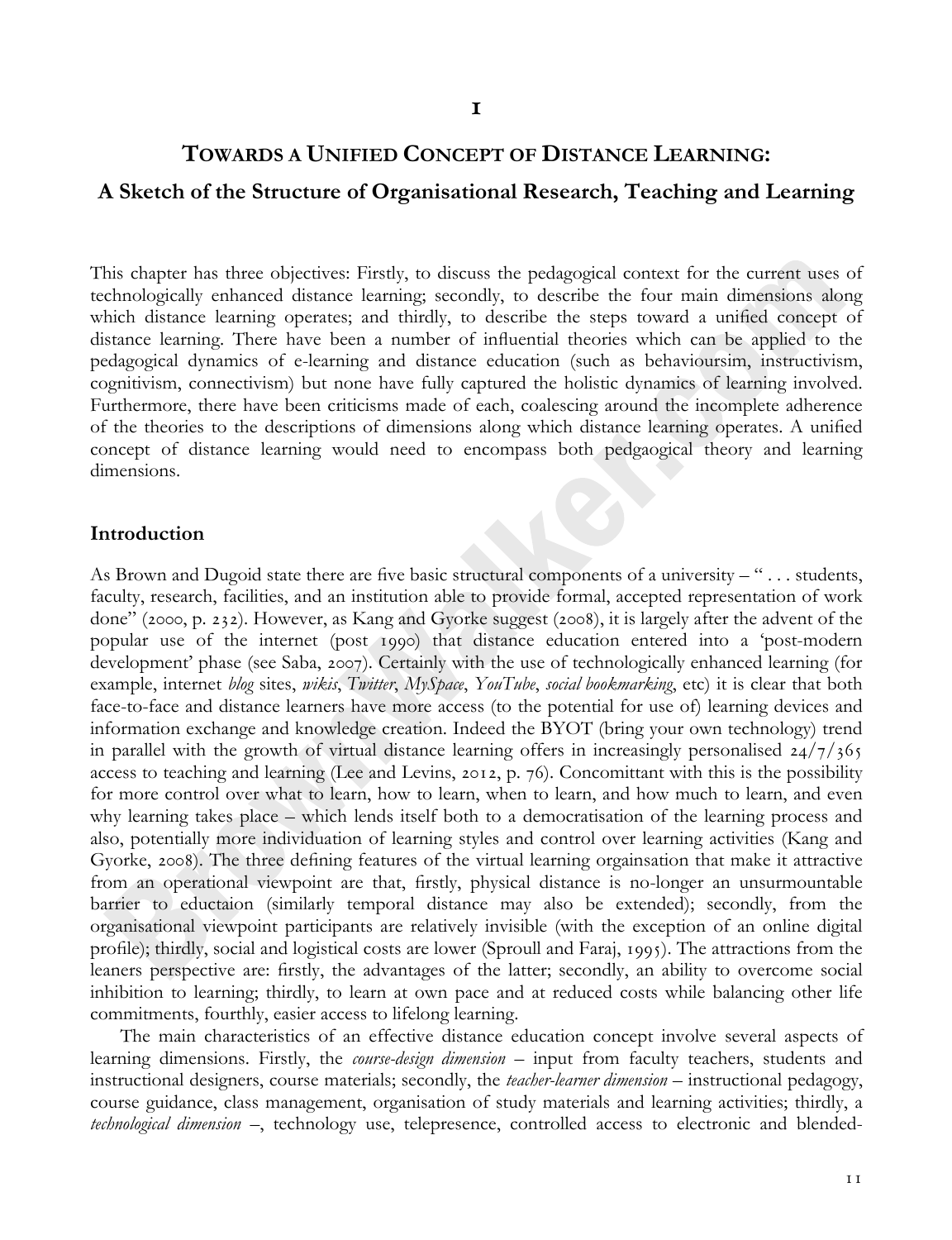learning content and communication forums; and fourthly a *psychological dimension in the learning component* – desire to learn and motivation, understanding of learning techniques and pedagogy, timemanagement, interpersonal relationship variables. Combining the insights from learning theories and from the four dimensions of distance learning practice, it may be possible to make inferences about what a unified concept of distance learning might begin to look like.

### **A course design dimension to distance learning**

As Ajorgren and Fay (2002) state, the teaching-learning process comprises the design and regulation of learning activities and evaluations (learning activities refer to the set of opportunities which strengthen the learner's acquired knowledge of the curriculum). The outputs of effective distance learning include both objective and subjective learning results. Educational success in the form of qualifications – certificates, diplomas and degrees and psychological results which may include: improvement of communication skills, positive motivation and learning techniques, an ability to work supportively and collaboratively, the acquisition of time-management skills and the development of analytic, synthetic, and creative thinking skills.

At the centre of any practice of distance education is a mediating artefact – a tool, technology, learning device, content material. As Engestrom suggests mediation by 'tools and signs' "breaks down the Cartesian walls that isolate the individual mind from culture and society"  $(1999, 100)$ p. 29). The main difference between contact learning and distance learning from one perspective is simply the centrality of the mediating artefact in distance learning (be it by tool, technology, course material or text). One of the most significant instructional designs ever used in a distance learning context is arguably the template attached to the NASA Spacecraft Pioneer 10 and 11 probes launched in the 1970s and currently approaching our outer galaxy. This



template was designed to instruct another species in a visual and tactile language basic to the anthropomorphic form of *homo sapiens*, it was in effect the ultimate address label that would tell any intelligent species who encountered the Pioneers probes, something about the origin of its makers. Clearly then instructional design is fundamental to the distance learning context.

The mediating artefact is less central in contact learning (being rather peripheral to the main means of course communication – the spoken lecture). This is further supported by Kang and Gyorke (2008) who emphasise the 'reliance on physical devices' as one 'criteria for defining distance education', and further by Keegan (1990) who suggests that distance education is defined by " $\dots$  the use of technical media – print, audio, video, or computer – to unite teacher and learner and carry the content of the course"  $(p. 44)$ . If the communication device is also the mediating artefact it becomes easier to see how the mediating artefact might be both a 'portal' and 'bridging device' between teacher learner and learning material. As such it makes less sense to see education as a hieratic 'downward or upward' communication process (Trenholm, 2008) than to see it as bringing together different competencies as in nodes of networks of learning. It is thus increasing more like a rhizomal process (with multiple, non-hierachical, entry and exit points in data interpretation) (Deleuze and Guittari) between communication pathways mediated by 'gatekeepers' (Verderber et al., 2008) who are academic instructors and their students who may take on other task roles such as (facilitator, encourager, initiator and/or even servant leader), (Verderber, et al.,  $2008$ ). The importance of the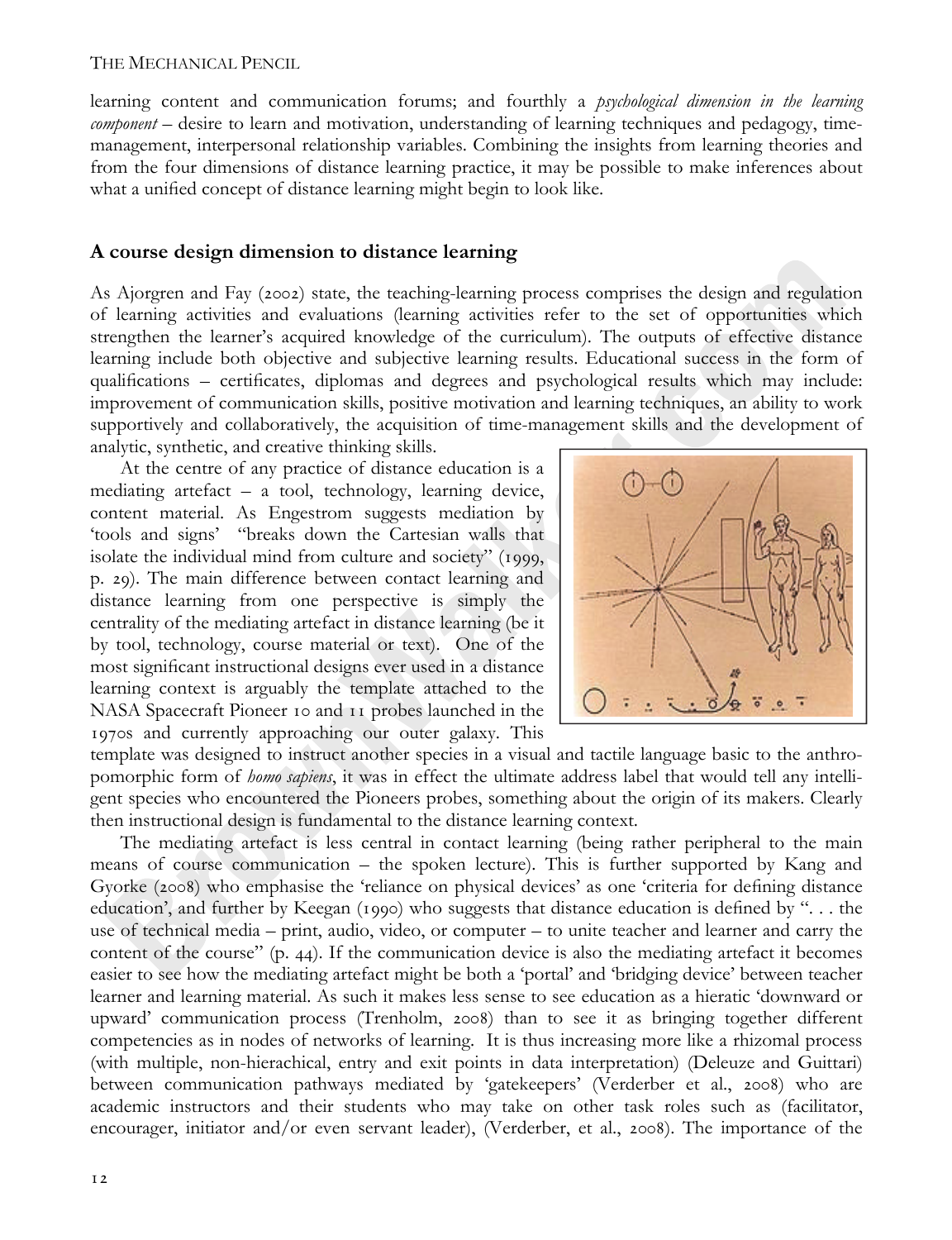mediating learning object in distance learning is also emphasised by a study by Bernard et al. (2009) who analysed three different types of learning interaction: student – content, student – student, and student – teacher to find which types of interaction contributed most to increases in student performance. As Kanwar and Daniel state, the results of this study revealed that increasing student – content interaction as the greatest effect, followed by student – student interaction and third – student  $-$ teacher interaction. (Kanwar and Daniel, 2009, para. 39).

### **A teacher-learner dimension – The pedagogy of distance learning**

It has been suggested that because of the technologically mediated factor, the pedagogy of distance learning e-learning is behaviourist, that it is concerned more with responses to external stimuli and less concerned with the internal processes of learning. However, as Poley states, "Learners need to be at the centre of the process. Learners can learn from each other and from teaching faculty"  $(1998, p.$  $(975)$ . Knowledge of these internal learning processes may be explicit in learning management systems and is inherent in course, curriculum and online campus design. A process of instructional design, as Lein points out, may take the form of "breaking learning material into smaller instructional steps, which have a progressive interactive or modular quality against which the learner's performance may be measured providing positive and negative feedback" ( $2009$ , p. 2). Both of these features affecting the courseware and communication in distance learning tend to emphasise the 'background' validity of the behaviourist paradigm but also point to its substantial weaknesses in accounting for learner intentionality.

Behaviourism is not the only model of pedagogical theory that has been applied to distance learning; its major rival is cognitivism which is often conceptualised as a response to how the learner's mind processes and uses information. Consequently, cognitivism offers to more fully explain human behaviour by modelling mental structures. Cognitivism may be characterised by the use of schema and maps to organise content (Allen, 2007, p. 41) and emphasises the role of the learner's "thoughts, beliefs, attitudes and values" in the learning process (Schunk,  $2007$ , p.  $17$ ). Cognitivism emphasises the role that intentionality, cognitive faculties and mental processes play in the learning process. It can individuate the learner but also point to aggregated similarities in learning styles.

A third pedagogical model of e-learning is constructionism, which follows from cognitivism in defining learning as an contextualised process of constructing knowledge. In constructionism the learning model is learner-centric, the learner takes an active role in the learning process, acquiring knowledge for themselves and processing it in a subjective way. Pedagogically characterised by activity based learning, constructivism is based on three main principles: a.) learners learn from their own framing of knowledge patterns and understanding, b.) learning is achieved through active experience and occurs when the learner uncovers inconsistencies between current knowledge, their own experiences, and instructional knowledge, (it is thus concerned psychologically with the 'cognitivedissonance' or 'learning gap' paradigm of learning), c.) learning is adaptive and occurs in a socialised or remotely mediated context through interactions with an instructor and peers. In the constructivist model, learning is predicated on the learner's ability to adapt and has similarities with the Socratic method of question-and-answer mode of enquiry (Wachira et al.,  $2008$ , p. 2). Thus constructivism mediates between behaviourism and cognitivism being a theory which accounts for cognitive, situationists and functional styles of learning.

A fourth model of e-learning/distance education pedagogy has also been posited – that of 'connectivism'. The main proponents of this theory are Downes (2006) and Siemens (2008). Connectivism is a theory of distributed knowledge that denies knowledge is propositional. Instead it is suggested that knowledge is literally "the set of connections formed by actions and experience" (Downes, 2007,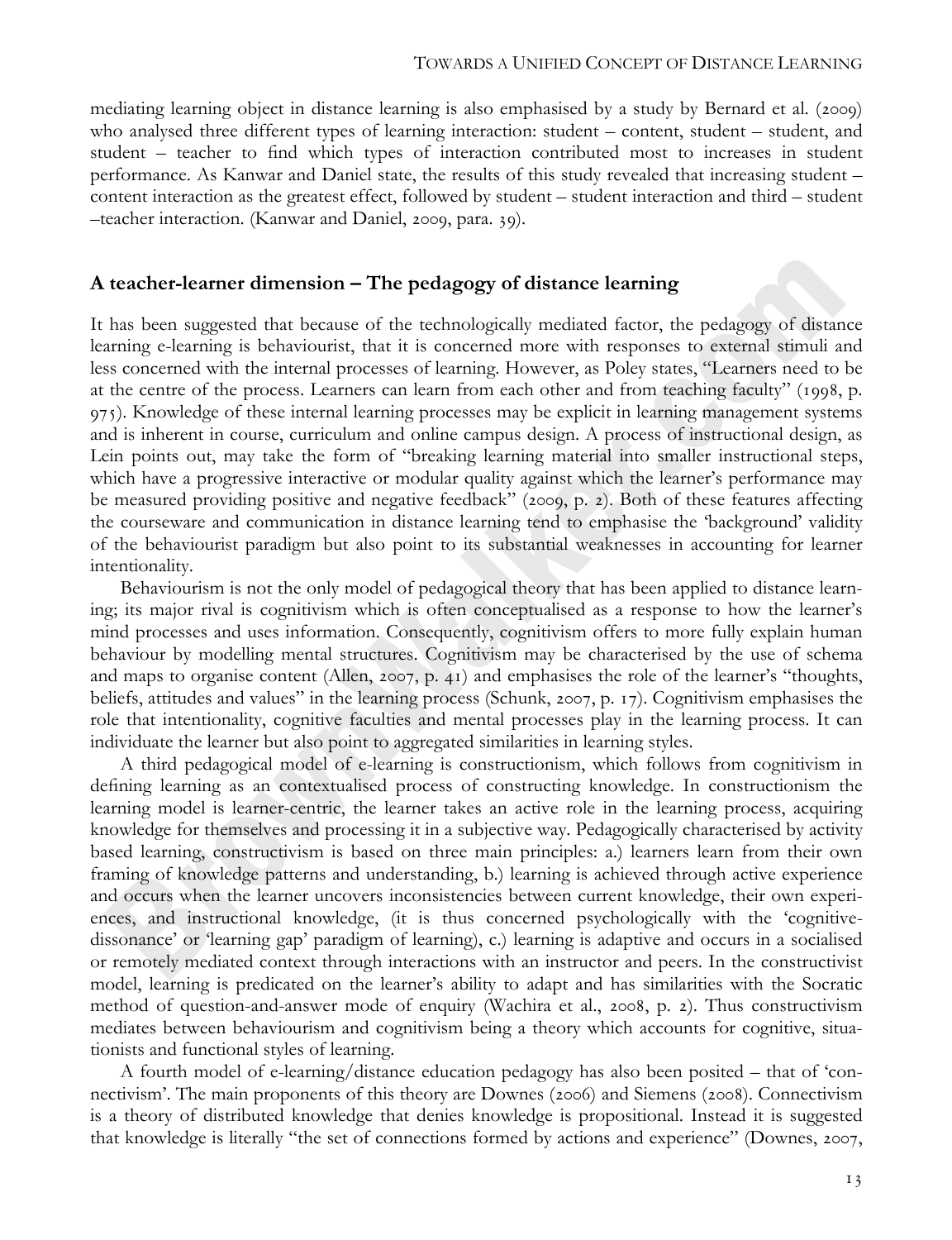p. ). However, arguably the theory fails to account for the internal processes of learning – being a meta-cognitive conceptualisation of the flux of embodied learning. Connectivism is also a difficult theory to apply to the modality of instructional design except by conceptualising courseware as a node within a network. Whilst this networked conceptualisation is partially fitting, given that courses are taught within programs and degrees, it tends to underestimate the agency of the individual in the cognitive process of learning. As Gorsky claimed, learning is an internal mental process, hence the presence of connection as with interaction does not necessarily signify learning itself (2008). Nevertheless the theory goes some way to emphasise the multiple permutations for physical and virtual interconnectivity both for individual and group learners and also potentially for the nodal networks of inter-relations in the stratified distance learning organisation.

**Table .** Interconnections between the open and flexible learning teaching and learning process



# **OPEN AND DISTANCE LEARNING – TEACHING AND LEARNING PROCESS**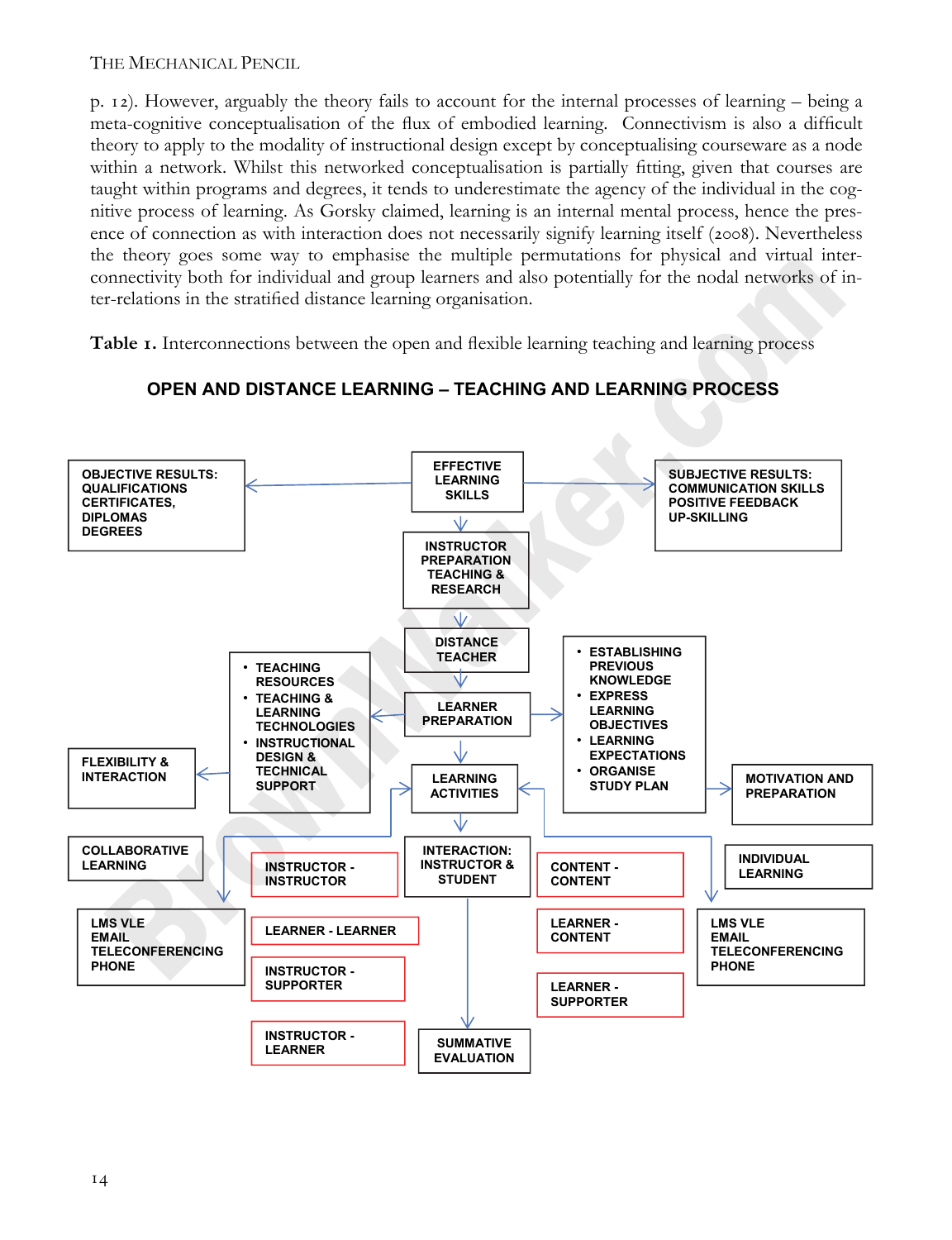# **A technological dimension to distance learning**

The dimensions of learning between students and faculty instructors in distance education may be represented on a continuum from tightly to loosely structured along a channel of communication which may be facilitated by ICI – internet, online campus learning management system, email, telephone or any other electronic or physical medium of communication and exchange.

These are emphasised in the figure 2. below:



**Figure 2.** Dimensions of interaction in distance learning pedagogy (After Park (2011), Gay, Rieger and Bennington  $(2002)$ ).

As Farajollahi, Zare, Homozi, Sarmadi, and Zarifsanaee suggest, distance learning may contain up to six features. These include: Telepresence, flexibility, communication, active-learning, collaboration and motivation ( $2010$ , p.  $65$ ). The modifiers of class contact are largely the online teaching infrastructure, asynchronous learning and the use of products such as *moodle* or *blackboard* for learning management system teaching practices. There are considerable benefits such as:

- Real-time communication
- Asynchronous communication  $24/7/365$  global environment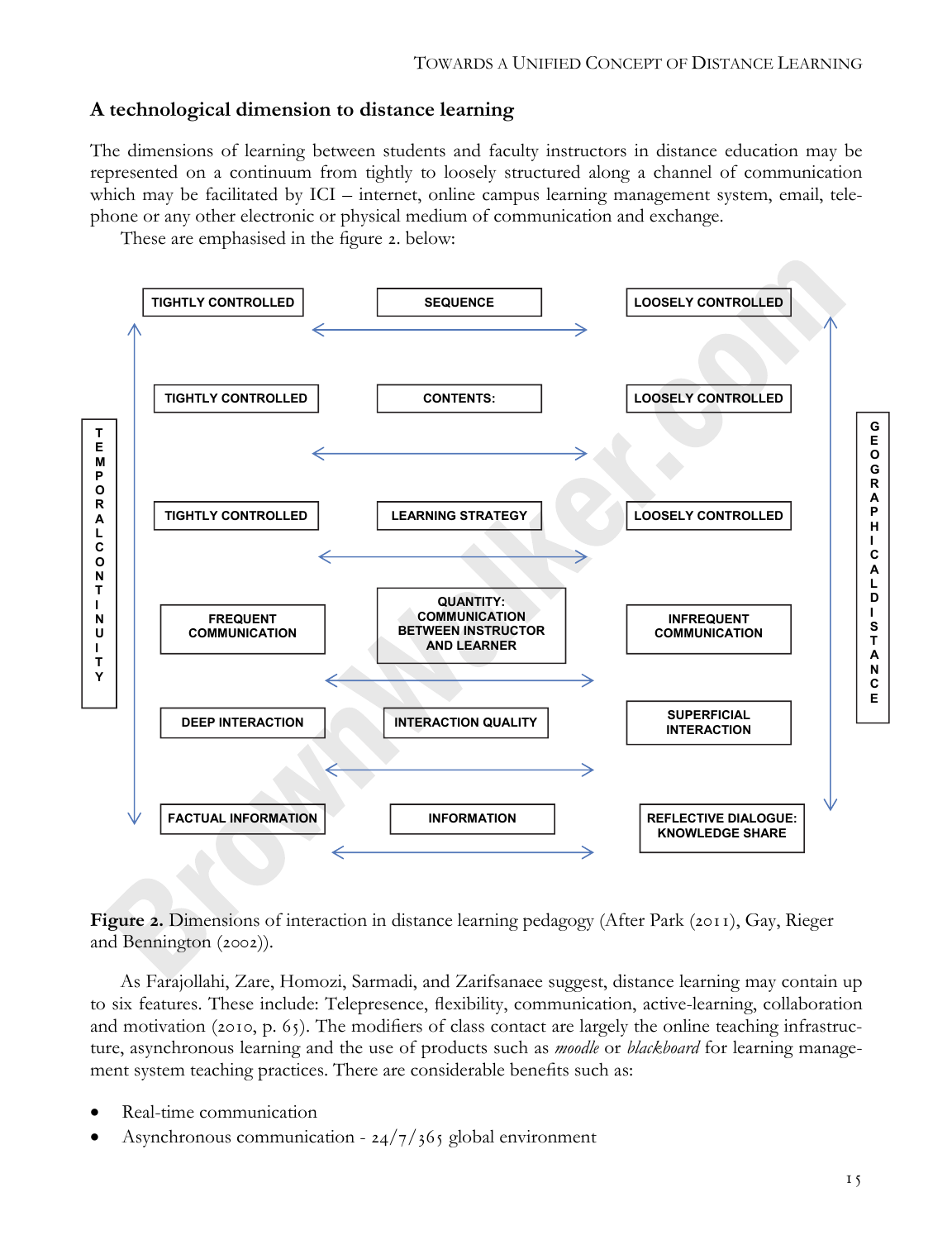- 'Virtual' research collaboration
- Electronic publishing and dissemination of information
- Real-time access to research results and research resources
- Rapid access to external research funding information
- Blended and multimedia presentation of research results

The online campus platform (Virtual Learning Environment VLE or Learning Management System LMS) provides pathways for teachers and students which offer continuity and depth, a 'focused academic resource base', links to a community of scholars and personalised support  $(1993)$ . Teaching in this paradigm also satisfies Law's criteria of flexible learning opportunities expanding provision into niche areas which overcomes geographical constraints (Law, 1997, p. 16). A further benefit of flexible learning pedagogy is its mobility and connectivity. As Park suggests  $(2011, p. 82)$  there may be distinct stages of hierarchy along which the technological affordances of distance education allow learning to take place. These are described in Table 1.

**Table :** The structure of mobile communication, application examples and communication characteristics (After Park,  $2011$ , p. 82).

| Mobility Hierarchy                               | <b>Example Applications</b>                                         | Technological Affordances                                     |
|--------------------------------------------------|---------------------------------------------------------------------|---------------------------------------------------------------|
| Level $\tau$ :<br>Productivity                   | Calendars<br>Schedule<br>Contact information<br>Grading             | Asynchronous                                                  |
| Level 2:<br>Flexible Physical access             | Local database<br>Interactive prompting<br>Just in time instruction | Individual work<br>Content intensive                          |
| Level $\alpha$ :<br>Capturing & Integrating data | Network database<br>Data collection/synthesis<br>Mobile library     |                                                               |
| Level $4$ :<br>Communication &<br>Collaboration  | Real time chat<br>Annotations<br>SMS<br>Wireless email              | Communication intensive<br>Group work<br>Synchronous Mobility |

# **A psychological dimension to distance learning**

The psychological dimesnion of distance education relates primarily to the learning transaction which may be facilitated across increased physical distance and time compared with contact education. It is thus about the material, physical and cognitive gap that arises in the symmetry between teachers and learners via the mediated artefact of learning materials.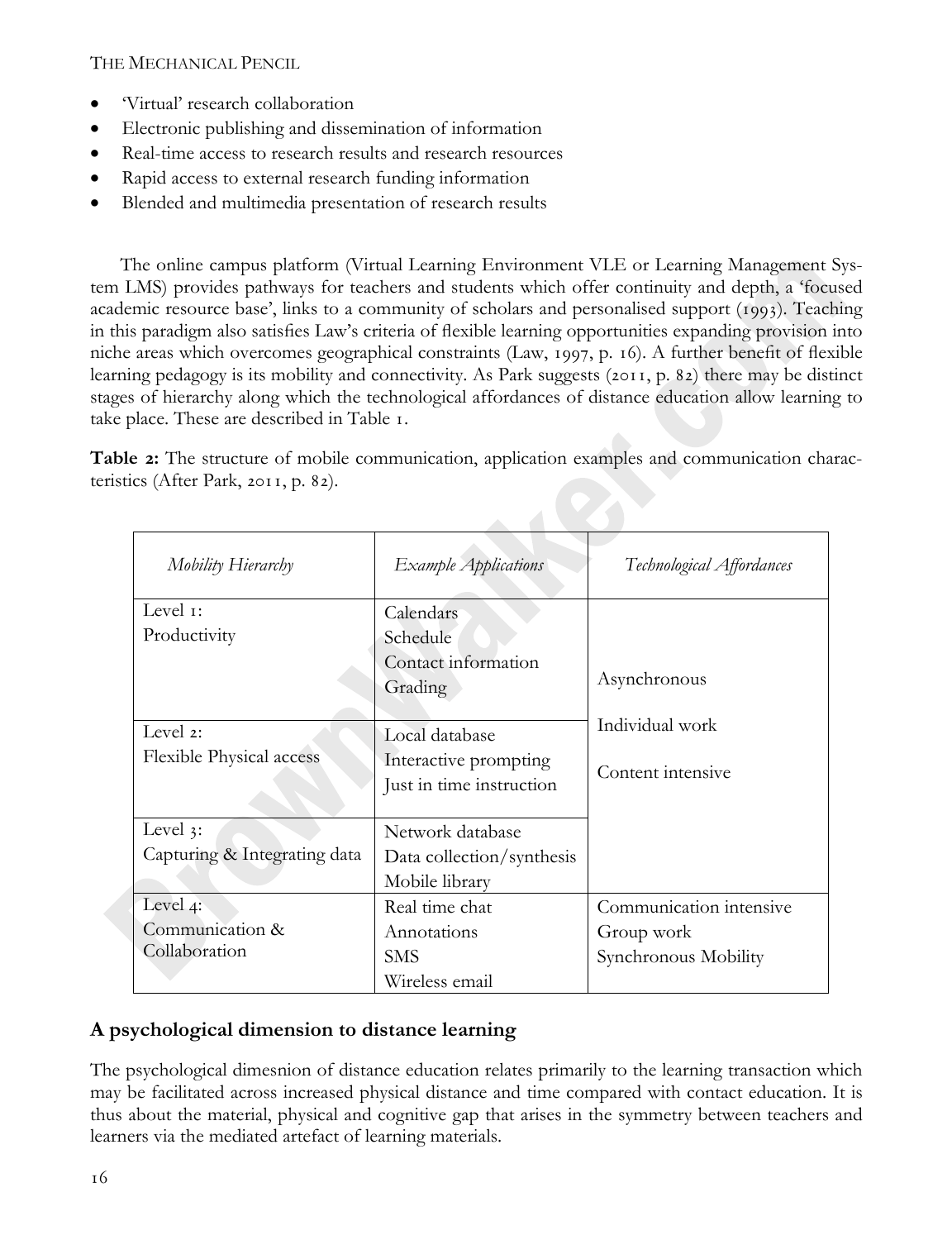

**Figure .** Relationship between structure and dialogue via artefact mediated distance education.

As Moore and Kearsley explain, "it is the physical distance [in distance education] that leads to a communication gap, a psychological space of potential misunderstandings between the instructors and the learners that has to be bridged by special teaching techniques; this is the 'Transactional Distance"  $(2005, p. 224)$ . As such distance learning attempts to overcome barriers of geography, time and, arguably, learning entry criteria but it is inherently a relationship between teacher and learner. Garrison (2000), for example also argues that this involves and evolution from a structural paradigm into a transactional paradigm. However, the extent to which the pedagogy of distance education adheres to a transactional paradigm is debatable. It is not simply the case that we can swap 'transaction' for 'distance' – indeed there is nothing really from the viewpoint only of 'transaction' that separates the contact learner from the distance learner. There may, however, be differences in the structure of the teaching relationship. What are the constituent parts of the relationship between learner, organisation and student? If education were only transactional it would be possible to buy a degree off the shelf, yet, barring prior learning recognition, this does not happen anywhere in the world. All learning should involve some intensity of communication and it is often the case that the power dynamic of this communication may be unequal. Thus it doesn't necessarily follow that when transactional distance decreases there is less learning (though there may be less dialogue) and when it increases there is any more or less autonomy. It may simply mean that the teaching relationship has changed. In traditional education there is decrease of distance as people come together with the corresponding educational benefit. If the learner and teacher are more remote and less communicative, it is not the case that the relationship is only transactional or contractual. Even in a state of laissez-faire learner autonomy with little student-teacher contact there is an implicit relationship. Furthermore one might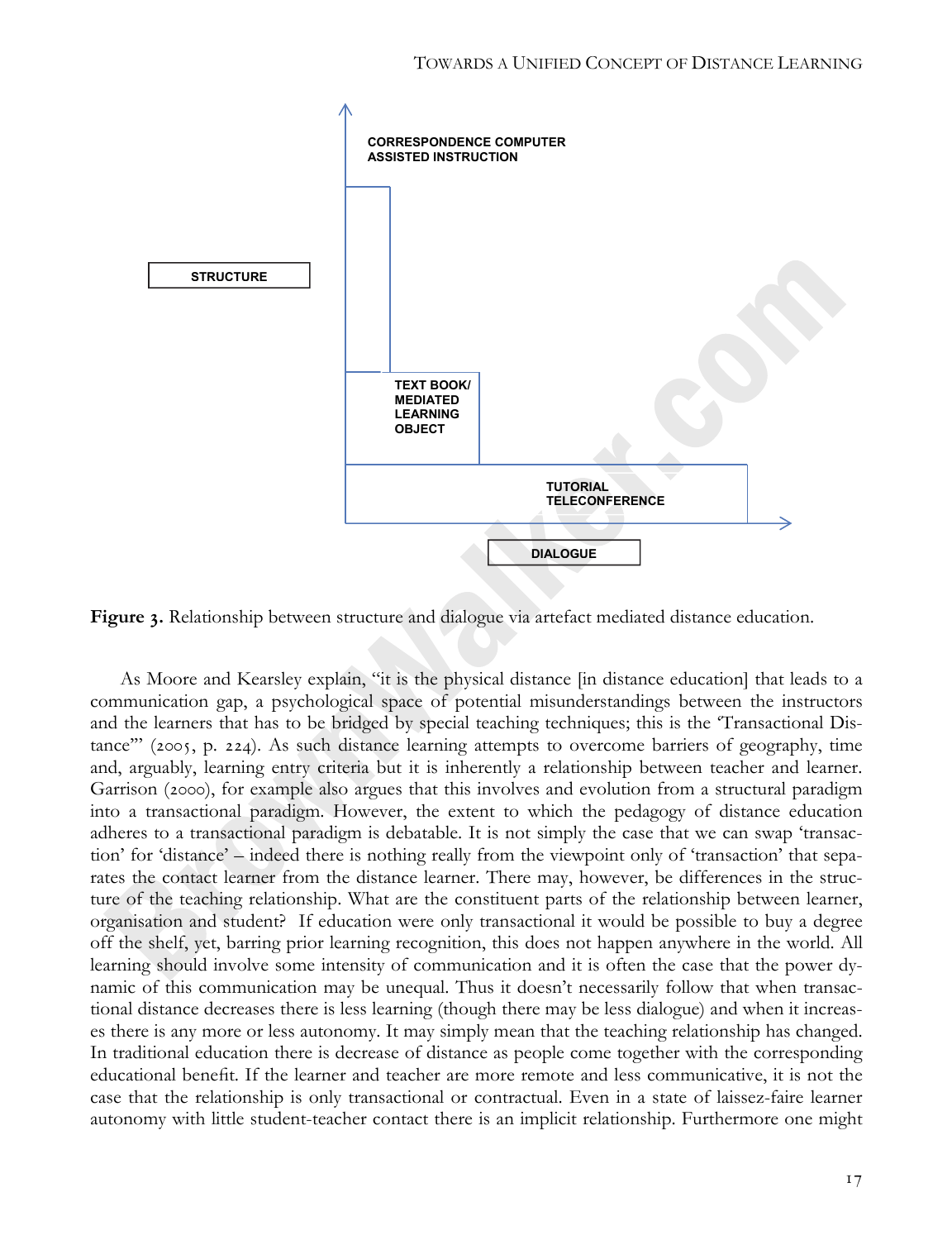argue that from a 'transactional' viewpoint, the transaction is as much with the learning material as it is with the instructor (from the distance education provider's point of view this might be the desired state). Furthermore, the meaning of 'autonomy' is that learning is the learner's responsibility. Some silent listeners are very able contributors to assignments and some high contributors are less able. The relevance of transactional distance is highly ambivalent and may or may not be related to student retentions (Alukio, Fraser and Hendrikz, 2011, p. 117).

Transactional distance depends on three variables: dialogue, structure and autonomy (Kang and Gyorke, 2008, p. 204). As Gorsky and Caspi point out, empirical studies that attempted to support the Transactional Distance theory are actually leading it to be construed as tautologies. On the face of it the relationship between autonomy and learning is only tangentially co-efficient. It may lead people to simply infer that: "As understanding increases, misunderstanding decreases" ( $2005$ , p. 8). It may also not account for the subtle differences between supervision or teaching styles in distance learning. Kang and Gyorke also suggest that the theory "gets bogged down in terms of its interplay with social and global contexts" ( $2008$ , p.  $205$ ). However, as Saba suggests, it "allows the generation of an almost infinite number of hypotheses for research into the interactions between course restructures, dialogue between teachers and learners, and the student's propensity to exercise control of the learning process" (Alukio, Fraser and Hendrikz, 2011, p. 101). This seems to be a fair comment but if there are an un-ending variety of possible contexts – how closer does this bring us to a holistic definition? Khang and Gyork present an alternative model, 'CHAT theory' that emphasises the social-constructive spectrum of human relations. Here, the mediated artefact is informed by technological but also by cultural, historical and social contexts. These dimensions play an important role in the formation and utilisation of the mediated object and the object itself is to be considered a resource that moderates human behaviour, thus " $\ldots$  it links psychological processes with human being's external behaviour" (2011, p. ). This adds a cognitive component to the socio-technical system - a dimension along which learning takes place.

Motivation may play a larger factor in distance learning given that except for designated group activities, students act independently and learning is individual, which for some student may reduce anxiety but also represents a barrier in as much as it may decrease the challenge and effort through absence of class-discussion and/or peer review. For distance students who study in groups, evidence from previous psychological studies suggests that the situation may be different. As Geen suggests, "under some conditions the presence of others leads to motivational gains whereas under other conditions it produces motivational decrements" (1995, p. 39). In other words, some group study may be motivational but other kinds of group study may be distracting. Furthermore, the more complex a task is the more anxiety it may involve and consequently the more with-holding behaviour takes place  $(1995, p. 47)$ . Distance learning educators need to remain mindful of the motivational parameters of the learning tasks they set their students.

#### **Towards a unified concept of distance education**

Just as the learner-centric, autonomous distance learning student has increased ability to extend the environs of his her learning, so too does the distance learning teacher. Mobility itself is one indicator that the 'structure' of a distance learning organisation might be of a different kind to the typical contact University structure. As Aluko, Fraser and Hendrikz suggest, the structure of a distance learning organisation is a different 'meme' than that of contact education, referring not only to the way in which a teaching programme is designed but also to the 'rigidity or flexibility of the programmes educational objectives'  $(2011, p. 117)$ . Arguably, the mediation of the learning object is less apparent in the contact education context – replaced by the instructor themselves – this plays a factor in the or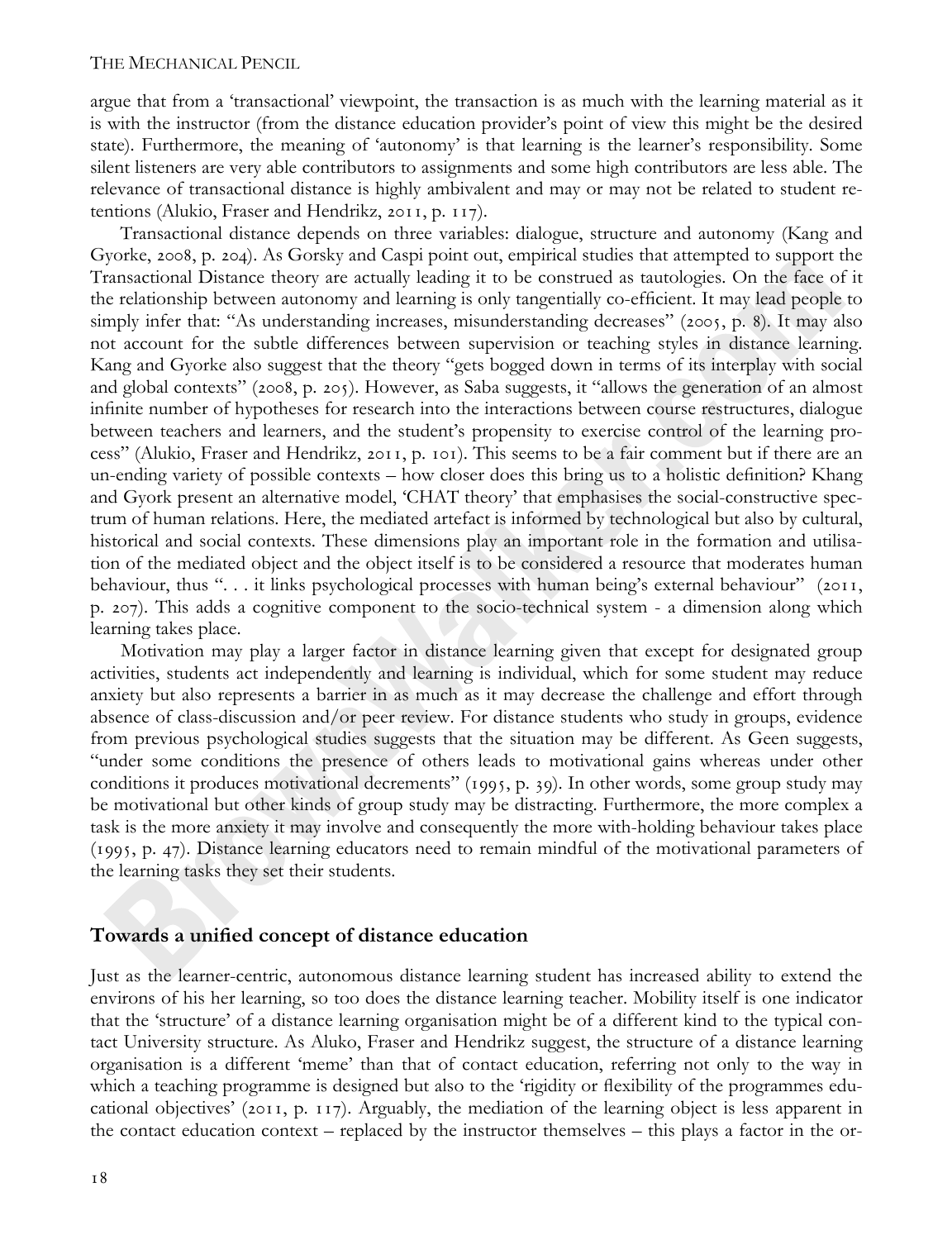ganisational model of the distance learning organisation which includes a greater proportion of resourcing in course design. It is fundamentally a different set of geometrical relations between learner – instructor and mediated object – a parallel rather than triangular relationship. Although traditionally, distance education organisations have been characterised by an 'iron triangle' of access, quality and cost. Wilhelm argues that there are four main factors in the creation of a virtual political public sphere. These are: the use of *antecedent resources* (the skills and capacities an individual brings to engaging with online education); *inclusiveness* (a commitment to the free, open and democratic principles of the internet and world wide web as well as a commitment to participating in online learning and knowledge creation); *deliberation* (being willing to subject one's opinion for critique and/or validation); and *design* (this comprises the architecture of the virtual network, including leaner instructor interaction, moderation, security etc). These four factors thus interact to create the concept of a politically engaged agent within the virtual learning community.

We can also extend the 'learner-centric' concept of the mediated learning object at the centre of the distance learning teaching nexus towards consideration of the organisation holistically as a mediated learning object. The various learning of stakeholders, students, faculty and administrative staff, qualification authorities combine in a series of inter-connected relationships defined by nodal networks of both physical and virtual presence. These may be characterised in Figure 4., below.



**Figure .** Towards a unified concept of distance learning

Here the application of socio-technical systems thinking as relevant, itself derived from general systems theory (Von Betalanffy,  $1950$ ). As Wang et al. (2010), suggest, "Organisations are seen as consisting of two interdependent systems: a technical system and a social system. The technical system is composed of equipment and processes; the social system consists of people and tasks"  $(2010, p. 322)$ . Thus the 'information highway' for learners and teachers is charactersied by access to physical infrastructure, students and staff access to the internet (including organisational as well as citizen roles), electronic services (access to email, virtual learning environments, teachnical help), acccess to a organsiational homepage (intranet and website), the creation of an organisational community of learners (Wilhelm, 2000, p.  $134$ ). In distance learning the technical system is the physical infrastructure of the campus itself and the virtual presence that the organisation may create. The social system is the network of inter-relations between the agents of the organisations system and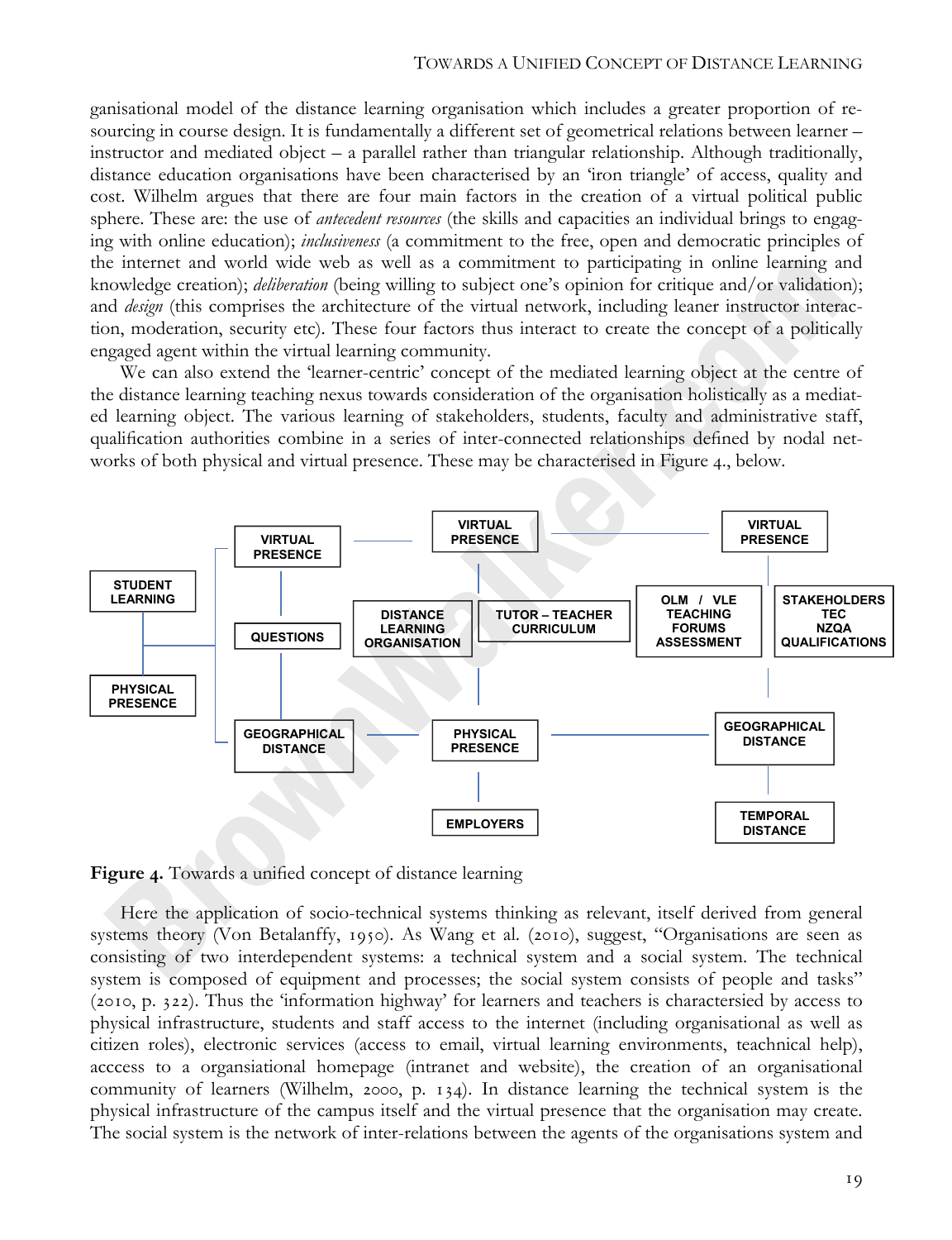their related sector stakeholders (see Figure 2. Above). Arguably the organisation's functioning – the servicing of its leaners needs is distributed across both infrastructural and social networks, mediated by the central learning artefact of courseware. The key measures of success are (Kanwar and Daniel,  $2009$ , para.  $49$ ) "the ratio of graduates to enrolment, the time taken to complete a programme, the ratios of retention and dropout, and the response of the market to the graduates." Thus the organisation as a whole exists as a series of nodal networks, combinations and interfaces both real and virtual, networked in real-time and in asynchronus time, which provide learning services and administration for the teaching curriculum, students, faculty, and related government agencies such as NZQA (The New Zealand Qualifications Authority), Ministry of Education, and TEC (Tertiary Education Commission).

### **References**

- Allen, M. W. (2007). *Designing Successful e-Learning: Forget What You Know About Instructional Design and Do Something Interesting – Michael Allen's Online Learning Library*, Jossey Base.
- Aluko, R. F., Fraser, W. J., and Hendrikz, J. (2011). Transactional distance theory and total quality management in open and distance learning'. *Africa Education Review*. 8 (1).
- Bernard, R. M., Abrami, P. C., Borokhovski, E., Anne Wade, C., Tamim, R. A., Surkes, M. A., and Bethel, E. C. (2009). A Meta-Analysis of Three Types of Interaction Treatments in Distance Education. *Review Of Educational Research.* 79 (3), 1243-1289.
- Brown, J. S., and Dugoid, P. (2000). The Social Life of Information. Boston, Massachusetts: Harvard University Press.
- Deleuze, G. & Guattari, F. (). *A Thousand Plateaus*. Trans. Brian Massumi. London and New York: Continuum, 2004.
- Farajollahi, M., Zare, H., Homozi, M., Sarmadi, M. R., and Zarifsanaee, N. (2010). 'A Conceptual Model for Effective Distance Learning in Higher education'. *Turkish Online Journal of Distance Education*. ISSN 1302-6488 11:3 (2).
- Garrison, R. (2000). 'Theoretical challenges for distance education in the 21<sup>st</sup> century: A shift from structural to transactional issues'. *International Review of Research in Open and Distance Learning*,  $\mathbf{r}$  ( $\mathbf{r}$ ),  $I-I7.$
- Gay, G., Rieger, R., and Bennington, T. (2002). Using mobile computing to enhance field study. In T. Koschmann, R. Hall & N. Miyake (Eds.), *CSCL2: Carrying forward the conversation* (pp. 507-528). Mahwah, NJ: Lawrence Erlbaum Associates.
- Geen, R. G. (1995). 'Social Motivation'. In B. Parkinson and A. M. Colman (Eds.) *Emotion and Motivation*. Longman Group Limited.
- Gorsky, P., and Caspi, A. (2005). 'A critical analysis of transactional distance theory'. The Quarterly *Review of Distance Education*,  $6(1)$ ,  $1-I$  I.
- Kang, H., and Gyorke, A. S. (2008). 'Rethinking distance learning activities: a comparsion of transactional distance theory and activity theory'. *Open Learning*, 23 (3), 203-214.
- Kanwar, A. and Daniel, D. (Sir). 'Distance Education for the Twenty First Century'. A Decade of Distance Education in the Commonwealth: Achievements and Challenges. *National Open University of Nigeria*. Retrieved from: http://www.col.org/resources/speeches/2009presentation/Pages/ 2009-05-18.aspx
- Keegan, D. (1990). *Foundations of distance education*. London: Routledge.
- Law, S. (1997). 'Learning lessons: why choose distance learning in education management' *International Journal of Educational Management*,  $\text{I} \text{I}(\text{I})$ ,  $\text{I}$  $\text{4-25}$ .
- Lee, M., and Levins, M. (2012). *Bring Your Own Technology*. Victoria, Australia: ACER Press.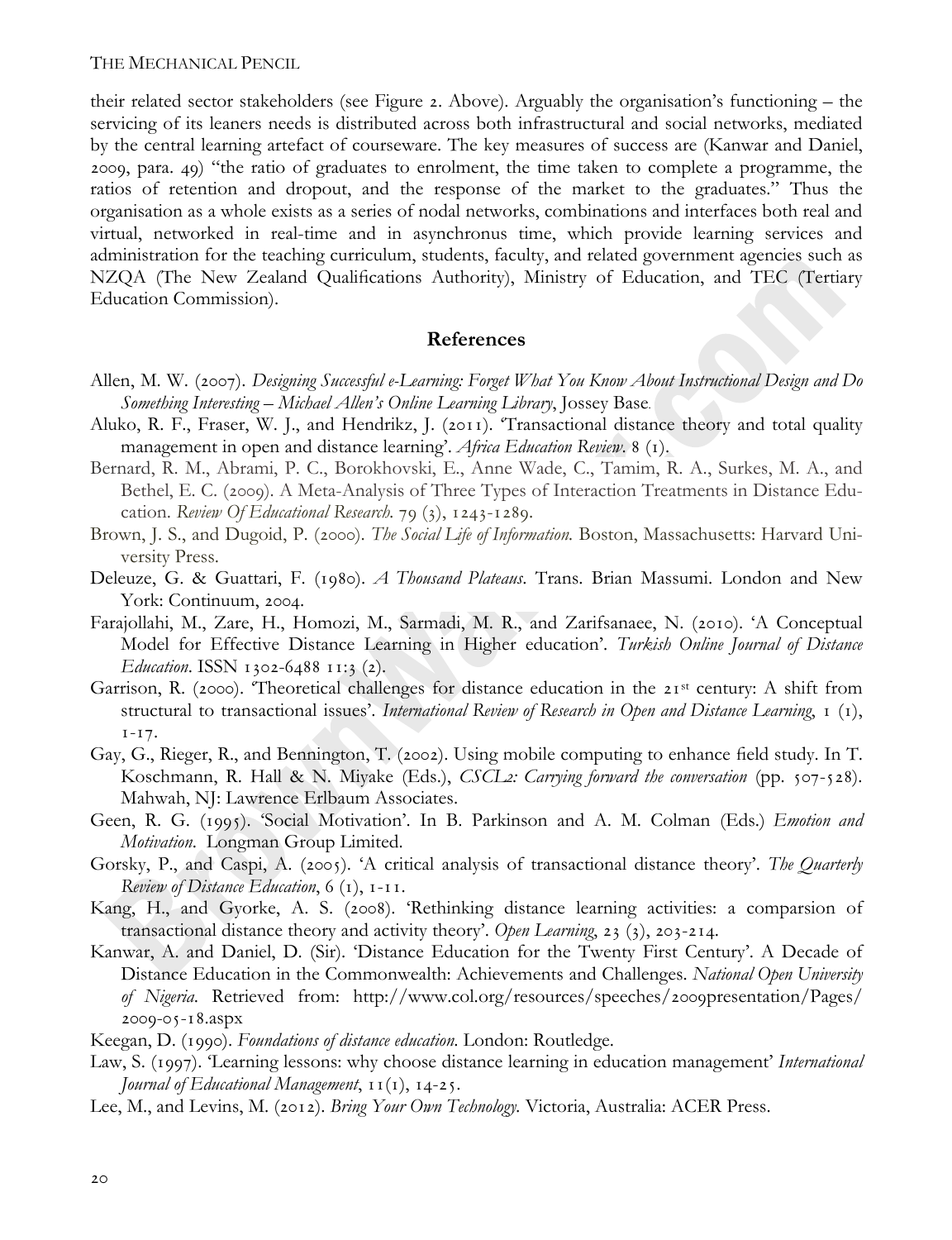- Lein, K. (2009). 'Making Fun of a Process: Comparing Pedagogical Strategies in Process-based eLearning Games'. *Digital Project report CMPPN. London Metropolitan University*. Department of Applied Social Sciences. Retrieved from: http://elearningpedagogy.com/KLeinDigitalProject.pdf
- Moore, M. G., and Kearsley, G. (2005). *Distance education: A systems view* (2<sup>nd</sup> ed.). Belmont, CA: Thomson Wadsworth
- Park, Y. (2011). 'A Pedagogical Framework for Mobile Learning: Categorizing Educational Applications of Mobile Technologies into Four Types'. *International Review of Research in Open and Distance Learning.* 12 (2).
- Poley, J. K. (1998). 'Distance Education for American Universities and the World'. *American Journal of Agricultural Economics.* 80 (5), 973-978.
- Saba, F. (2007). A systems approach in theory building. In G. Moore (Ed.), *Handbook of distance*
- *education* (2nd ed., pp. 43–55). Mahwah, NJ: Lawrence Erlbaum Associates.
- Schunk. D. H. (2007). *Learning Theories: An Educational Perspective*. (5<sup>th</sup> ed). Merrill.
- Sproull, L., and Faraj, S. (1995). Atheism, Sex and Databases: The Net as a Social Technology. In *Public Access to the Internet*, edited by Brian Kahnin and James Keller, 62-81. Cambridge, Massachussetts: MIT Press.
- Trenholm, S. (2008). Orgainzational communication. In *Thinking through communication: An introduction to the study of communication* (5<sup>th</sup> ed., pp. 214-213, 241-246). Boston, MA: Allyn and Bacon.
- Verderber, R., Verderber, K., and Berryman-Fink, C. (2008). *Communicate!* (12<sup>th</sup> ed., pp. 233-236, 251-). Belmont, CA: Thomson Wadsworth.
- Von Bertalanffy, L. (1976). *General System Theory: Foundations, Development, Applications*. New York: George Braziller.
- Wachira, P., Keengwe, J., and Onchwari, G., (2008) 'E-learning Pedagogy: Tools to Enhance Effective E-learning Environments' *Paper presented at the annual meeting of the MWERA Annual Meeting, Westin Great Southern Hotel, Columbus, Ohio Online* <PDF>. 2011-05-02 from http://www.allacademic.com/meta/p275502\_index.html
- Wang, J., Solan, D., and Ghods, A. (2010). 'Distance learning success a perspective from sociotechnical systems theory'. *Behaviour and Information Technology*. 29  $(3)$ ,  $321-329$ .
- Wilhelm, A. G. (). *Democracy in the Digital Age. Challenges to Political Life in Cyberspace.* New York, London: Routledge.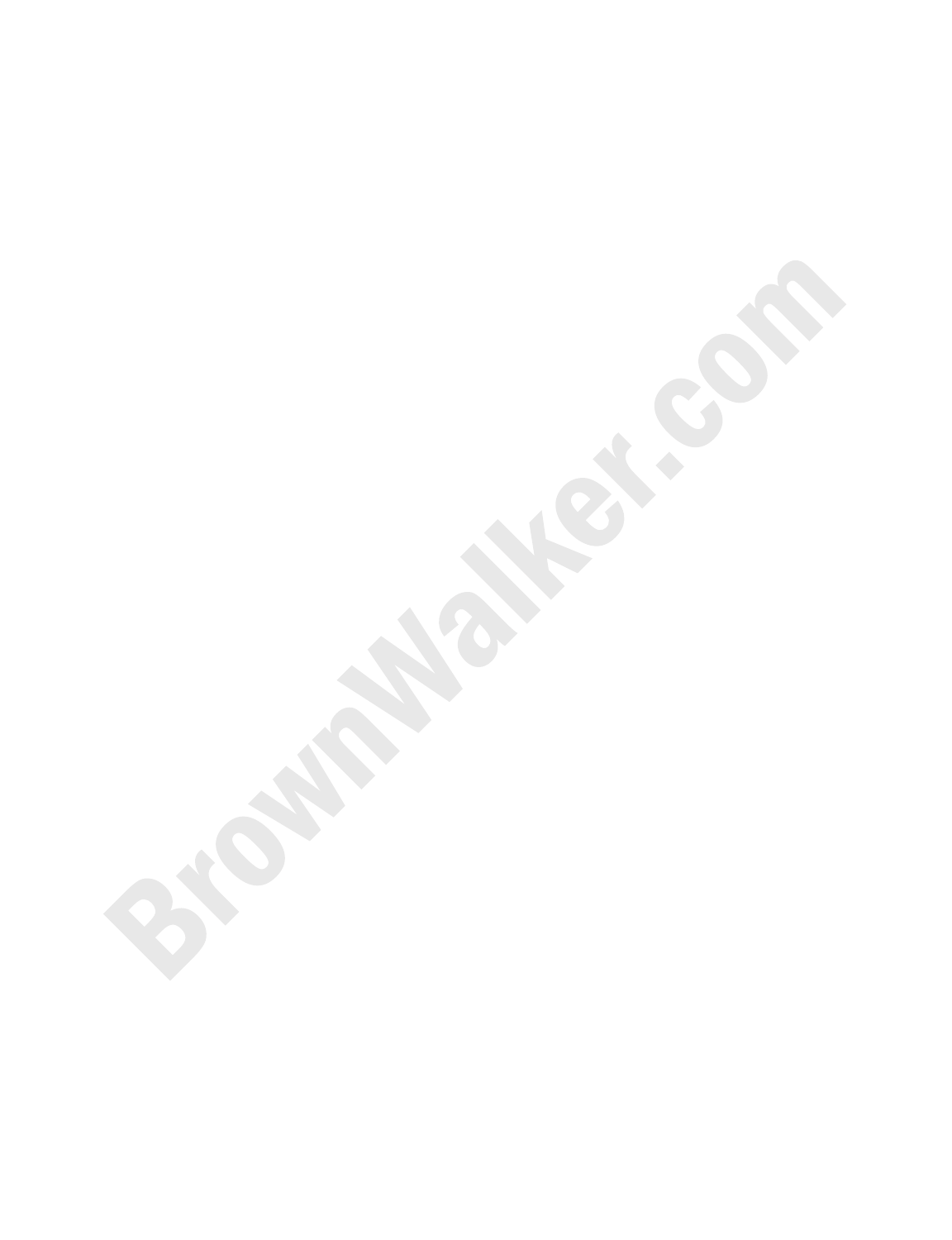# **EDUCATION FOR CREATIVITY: Motivation in Teaching and Learning**

## **Introduction**

This chapter discusses motivation in the learning environment. An integral part of student learning requires motivation for that learning to take place. As Kahane states, in academia " . . . you begin as a fundamentally inadequate novice and set about stacking up knowledge, skill and accomplishment in order to deserve the esteem of those who survey and evaluate your performance" (cited in Hill, 2011, p. 17). Motivation is not only a feature of student learning but also of classroom instruction and moreover the interactive teaching techniques that are part of the classroom learning experience. As Pintrich states, motivation is derived from the Latin verb *movere*, meaning 'to move' (2003, p. 699). Motivation is the term given to the overcoming of inertia in a learning context, to the transition of the learning gap between a given and desired state of knowledge or skill competence. As Dykstra et al. suggest, "[s]tudents who are intrinsically motivated engage in an activity for enjoyment, to learn, and/or out of a sense of accomplishment, while extrinsic motivation arises out of a need to be rewarded, for example with a higher grade, or to avoid a penalty" ( $2011$ ,  $p$ . 2). The 'control theory' of motivation assumes that people are compelled to act from the "promise of reward or the threat of punishment" (Deci, 1996, p. 1). This is consistent with the behaviourist concept of stimulus and response, however peoples' and particularly educationists' cognitive complexity reveals that there is far more to motivation in learning than 'sticks and carrots'. There is continued debate of whether there is a motivational 'ethic' but in as much as motivation is an inherent part of human nature, everyone has a right to find motivation – a willingness if not inherent justification to act towards a particular goal. Although people are conditioned by their environment there is a difference between acting for others and acting from 'free will' in accordance with one's own volition. As Deci suggests  $(\text{1996}, \text{p. 2})$ :

When autonomous, people are fully willing to do what they are doing, and they embrace the activity with a sense of interest and commitment. Their actions emanate from their true sense of self, so they are being authentic. In contrast, to be controlled means to act because one is pressured. When controlled, people act without a sense of personal endorsement. Their behaviour is not an expression of the self, for the self has been subjugated to controls.

However, what is widely known in the psychology of learning is that there is a significant correlation between intrinsic motivation and academic achievement (Goldberg and Cornell, 1998). Conversely as Deci explains, "[m]otivation requires that people see a relationship between their behaviour and desired outcome, and instrumentalities are the linkages that allow people to see these behaviouroutcome relationships"  $(1996, p. 59)$ . This linkage can in some circumstances (more remotely) be economic or intrinsic (by affective bonds). Motivation and its associated affective elements is one of the most important factors in students' learning and academic performance which is implicit but seldom formalised within teaching pedagogy. Motivation is commonly defined within the teaching and learning environment as the inter-relation of motivational beliefs (the inherent value of tasks) with achievement emotions (such as enjoyment, boredom or anxiety) and academic performance (Artino et al., 2010, p. 123). The concept of motivation has given some educational psychologists pause to reflect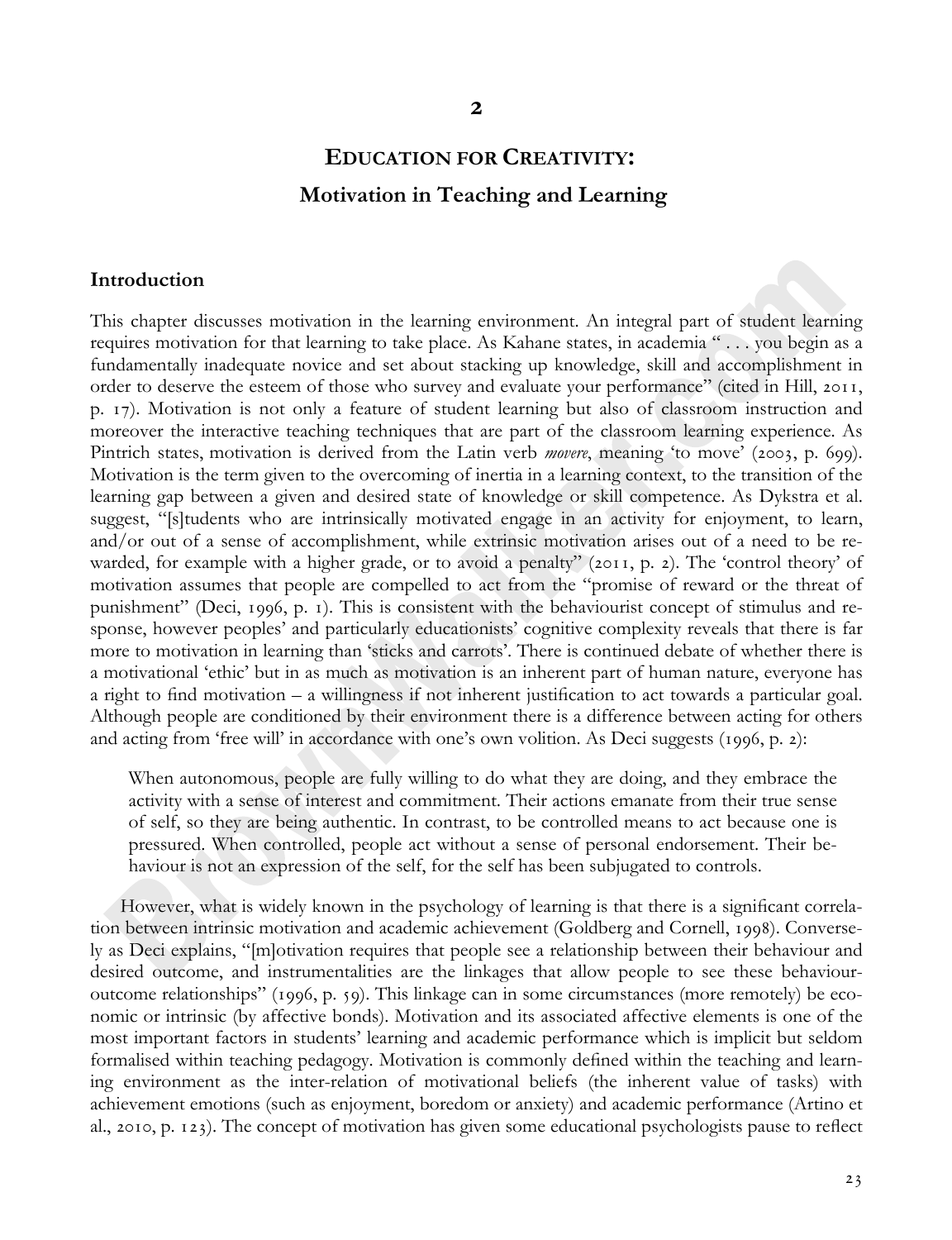on the appropriate theories of mind which might encompass motivation in the teaching and learning process. In this respect the main challenge to the 'information processing' model of learning has come from the necessity to include more subtle emotions and intentional beliefs in the learning process and to acknowledge the fact that all people are different and no two peoples perception of the learning context may be equal. Social cognitive theory holds that human functioning results from 'triadic, dynamic and reciprocal' inter-relation of behaviours (individual actions and choices) with personal factors (beliefs, intentions, and expectations) and factors in the physical and social environment (Artino et al., 2010, p. 1204). According to this model task value is balanced with self-efficacy. Task value involves students' beliefs of how relevant or interesting an activity (such as a course module or a qualification) is to them, whereas academic self-efficacy involves beliefs about the inter-relation of student's self-assessment and outside reinforcement of their ability to perform academic tasks (Artino et al., 2010, p. 1205). As Botkin et al., suggest academic learning requires a shift from maintenance learning (acquiring knowledge do deal with current issues) to dynamic learning (requiring development of new ideas) and this experience can be in itself highly motivational  $(1979)$ .

By comparison the control-value theory of motivation defines achievement related emotions as 'internal affective rewards' which are associated with completion of learning tasks. This emotional self-evaluation may vary from enjoyment associated with new learning, to anxiety in completing a specific task to frustration and disappointment if the result is disproportionate to the effort involved (Artino et al., 2010, p. 1205). Unless learning conditions are made as equitable and comprehensible as possible many learners can perceive the entire learning state as an exercise of over-coming perceived limitations in self-efficacy and frustration with current perceived levels of competence. Consequently motivational beliefs defined in terms of task value and self-efficacies are correlated with course or learning-activity related enjoyment but also with anxiety in learning activities (Artino et al., 2010, p. ). Task value beliefs are therefore reasonably accurate predictors of learning satisfaction or boredom. If a learning task or course is believed to be useful, relevant and important students are more likely to feel motivated to task completion by their enjoyment of it (Artino et al., 2010,  $p.$  1210). The design of lessons and course materials is a relevant factor in the enhancement of learning enjoyment. An overriding characteristic must be the maintenance of clear communication between student and instructor. Indeed the advent of personal and mobile virtual technologies has led commentators to speculate that it impacts both on the recruitment of staff but also in the entire learning and teaching communication exchange style, " . . . the old model of employee development – *recruit, train, supervise,* and *retain* – is outdated. The more appropriate employer-employee paradigm for this generation, we believe, is *initiate*, *engage*, *collaborate*, and *evolve*" (Tapscott, 2009, p. 172).

# **Emotion and motivation**

Positive emotion is beneficial to learning however, negative emotion can also in some circumstances contribute as a motivation for learning. The fact that something is not enjoyed doesn't necessarily mean it is neither completed or completed well. However, enjoyment of a learning task may be an intrinsic reward. Emotion and affect are described as 'feeling[s], emotion[s] or desire[s], especially leading to action'. (Sikhwari, 2007, p.  $\{2, 2\}$ ). Students who are confidant of their learning and of their learning environment are less likely to be disadvantaged by experiencing the inhibitory effects of anxiety in the learning performance. Enjoyment of the learning process is positively associated with successful educational outcomes whereas boredom and anxiety are negatively associated with academic performance. Consequently it behoves teachers to provide motivations inspiration in learning environments as well as subject content and the application of teaching pedagogy wherever possible. As Wesch states, "Care, responsibility, respect and knowledge are not only the foundations of love, they